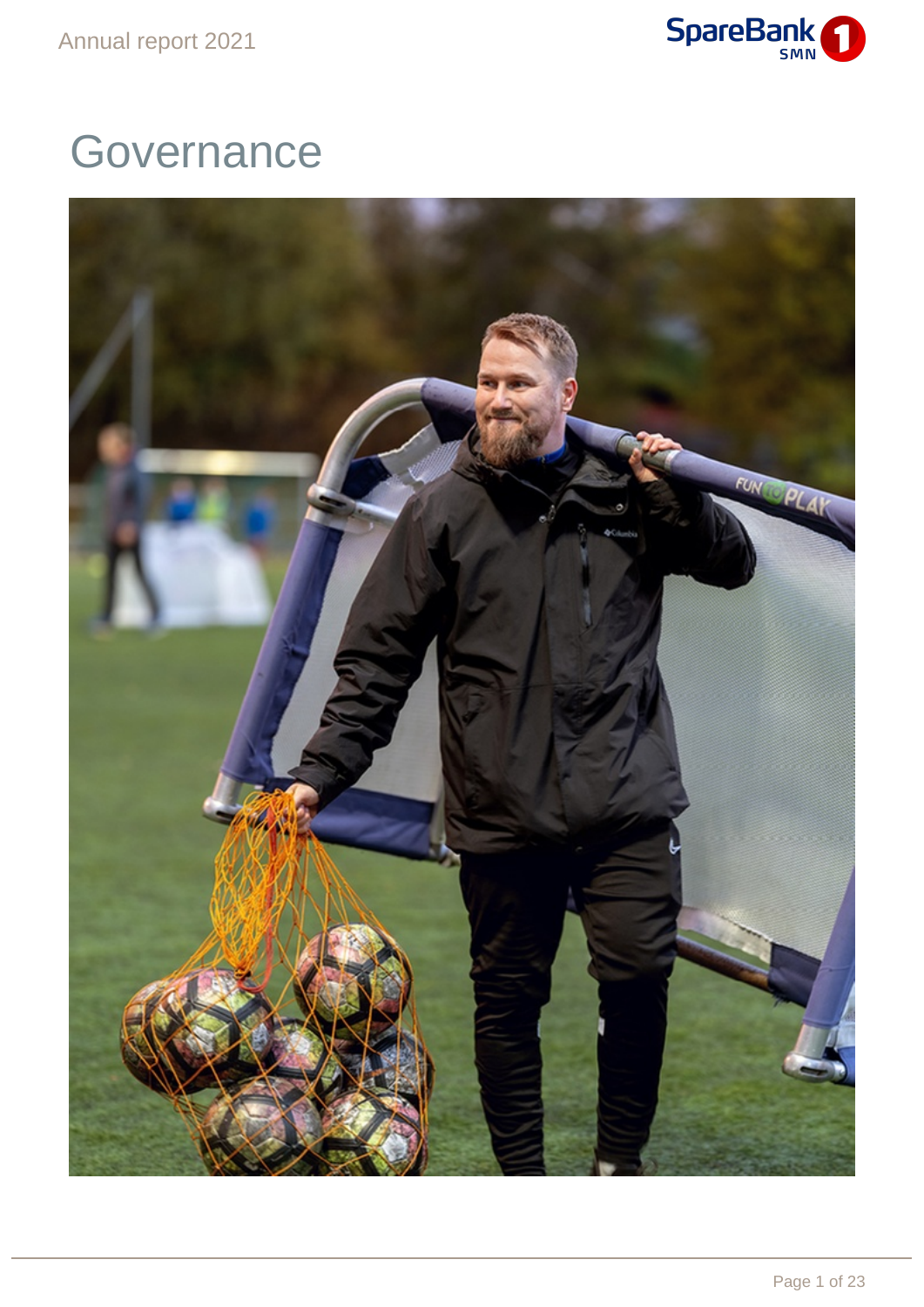

# Group Management



#### **Jan-Frode Janson (1969)**

Group CEO

Ph.D. in Industrial Economics and Technology Management from the Norwegian University of Science and Technology (NTNU). Master of Science in Business from the Graduate School of Business in Bodø (1992).

Group CEO of SpareBank 1 SMN as from 1 May 2019. Previously Group CEO of SpareBank 1 Nord-Norge and deputy managing director of Fokus Bank/Danske Bank. Has also held senior positions with Orkla and ABB.

Board chairman at SpareBank 1 SMN's subsidiaries EiendomsMegler 1 Midt-Norge and SpareBank 1 Regnskapshuset SMN. Board positions with SpareBank 1 Gruppen and SpareBank 1 Utvikling, Vipps and Fremtind Forsikring.

#### **Kjell Fordal (1957)**

Executive director Group CFO, deputy CEO

Business economist from the Norwegian School of Management (1981) and Master of Management from the same institution (2004).

Joined SpareBank 1 SMN in 1982.

Chairman of BN bank, SpareBank 1 Pensjonskasse, SpareBank 1 Næringskreditt, SpareBank 1 Boligkreditt, Prøven Eiendom and Trondhjems Turistforening. Board member of SpareBank 1 Markets.



#### **Vegard Helland (1975)**

Executive director – Corporate Banking

Business economist from the Bodø Graduate School of Business (1999), and authorised financial analyst (AFA) from the Norwegian School of Economics and Business Administration (2007).

Joined SpareBank 1 SMN in 2003, and has focused primarily on major clients. Head of Corporate Banking since August 2010. Has chaired SpareBank 1 SMN's group credit committee since 2007. Previously with KPMG (aquaculture and fisheries).

Chairman of SpareBank 1 Finans Midt-Norge. Board member of SpareBank 1 Markets, SpareBank 1 Factoring, SpareBank 1 Regnskapshuset SMN, Modhi Finance, and Mavi XV.



#### **Nelly S. Maske (1975)**

Executive director – Retail Banking

Master of Science from South Bank University in London 2000, Bachelor's degree in business and administration from Sør-Trøndelag University College (previously TØH) 1998.

Joined SpareBank 1 SMN in 2013. Executive director at Organisation and Development 2015-2018, assistant executive director at Retail Banking 2013-2015. Prior broad experience from the professional services firm Ernst & Young, latterly as director at Ernst & Young Advisory from 2010 to 2013.

Chair of SpareBank 1 Gjeldsinformasjon. Board member of EiendomsMegler 1 Midt-Norge.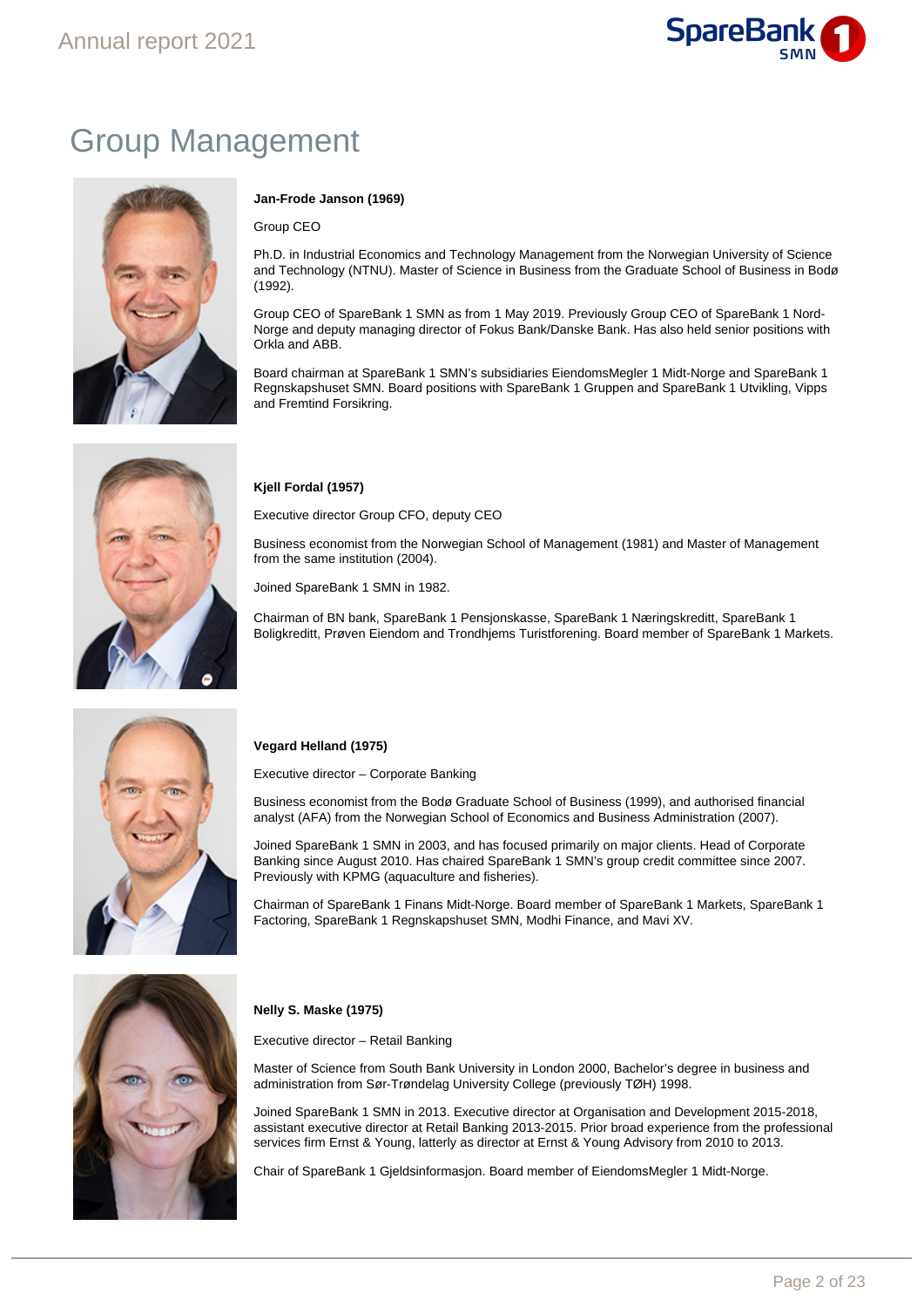



#### **Rolf Jarle Brøske (1980)**

Executive director – Communications and Brand

Studies in political science and history at Molde University College and the Norwegian University of Science and Technology (NTNU).

Joined SpareBank 1 SMN in October 2016.

Previously industrial policy director at Det norske Oljeselskap, and on the management team of Danske Bank (Fokus Bank). Adviser to the Minister of Trade and Industry, Børge Brende, and to the Mayor of Trondheim. Has held a number of political positions.

Boardmember of Spleis and deputy board chair of Stiftelsen UNI Board. Member of the county board of the Trøndelag conservative party and member of Trondheim city council.



#### **Ola Neråsen (1965)**

Executive director – Risk Management

Business economist from the BI Norwegian School of Management (1977), state authorised public accountant from the Norwegian School of Economics and Business Administration (1994).

Joined SpareBank 1 SMN in 1997.

Previously with Deloitte.



#### **Kjetil Reinsberg (1961)**

CEO of Eiendomsmegler 1 Midt-Norge.

Graduate in real estate brokerage from BI Norwegian Business School (2008).

Took up duties as CEO of Eiendomsmegler 1 Midt-Norge in 1999. Previously employed by Storebrand Bank, Notar and Bedre Råd. Also has several years' experience from the construction industry.

Board chair at Brauten Eiendom. Board member of EiendomsMegler 1 Norge, Eiendom Norge and Agri Eiendom.



#### **Arne Nypan (1970)**

CEO of SpareBank 1 Regnskapshuset SMN.

Master of Business Administration (MBA) from Lund University, Sweden (1997). Bachelor in Business Administration (B,Sc.) from Copenhagen Business School, Denmark (1995), Officer training from the Norwegian Military Academy (1992).

CEO of SpareBank 1 Regnskapshuset SMN since june 2020. Previously CEO of SpareBank 1 Finans Midt-Norge, head of Customer Concept and executive director at SpareBank 1 SMN. Was also employed by Innovation Strategic Consulting and Fokus Bank (Danske Bank).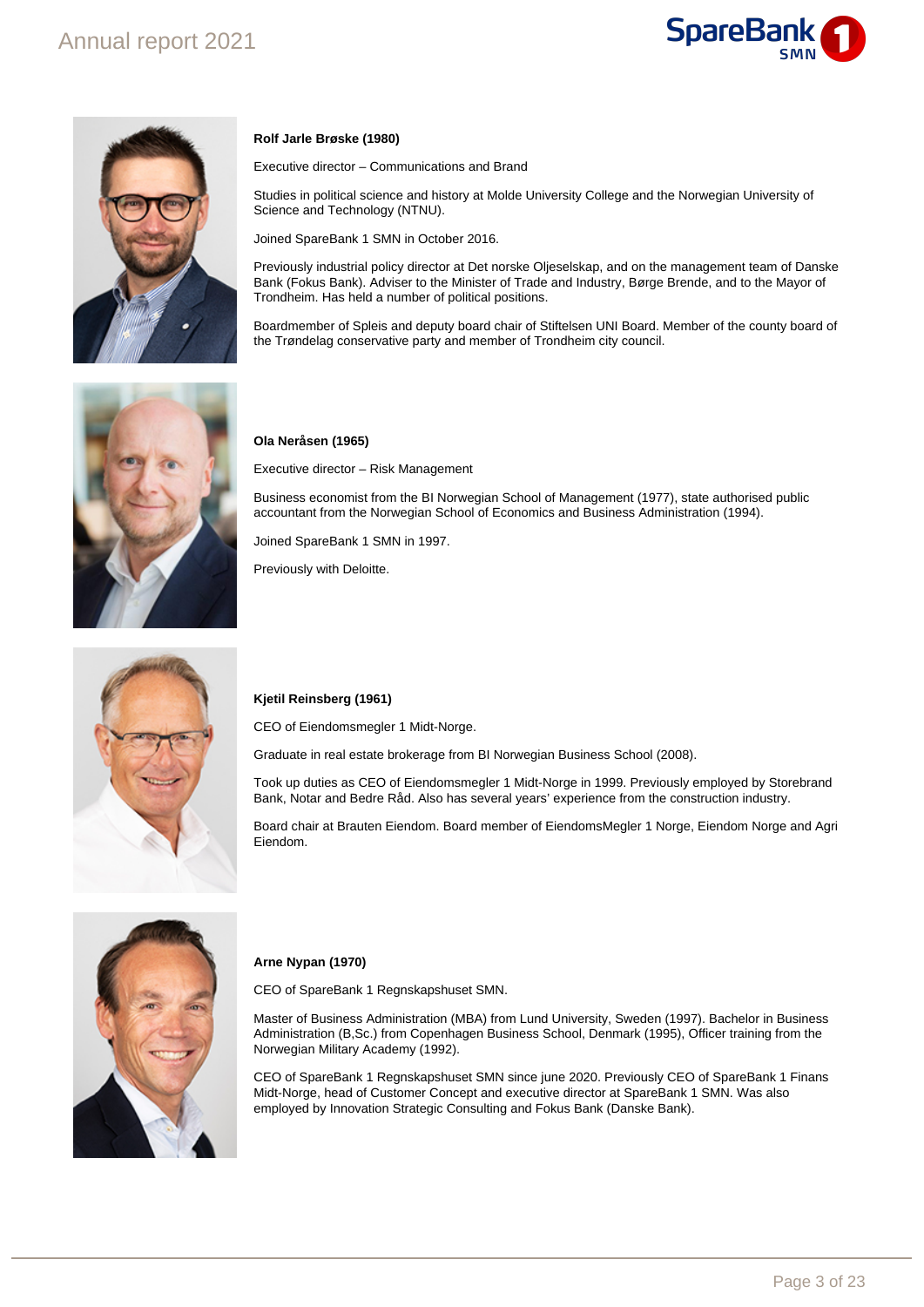# Annual report 2021





#### **Astrid Undheim (1980)**

Executive director of Technology and Development

PhD in Communications Technology from the Norwegian University of Science and Technology (NTNU). Master of Science in Communications Technology from NTNU (2004).

Joined SpareBank 1 SMN in 2020, long experience from Telenor, latterly as head of the Analytics & AI research department.

Board member of Trondheim Tech Port, member of the Council of Statistics Norway. Member of the committee mandated to consider long-term perspectives for the Government Pension Fund Global (Norway's oil fund). Prior experience from a number of public committees.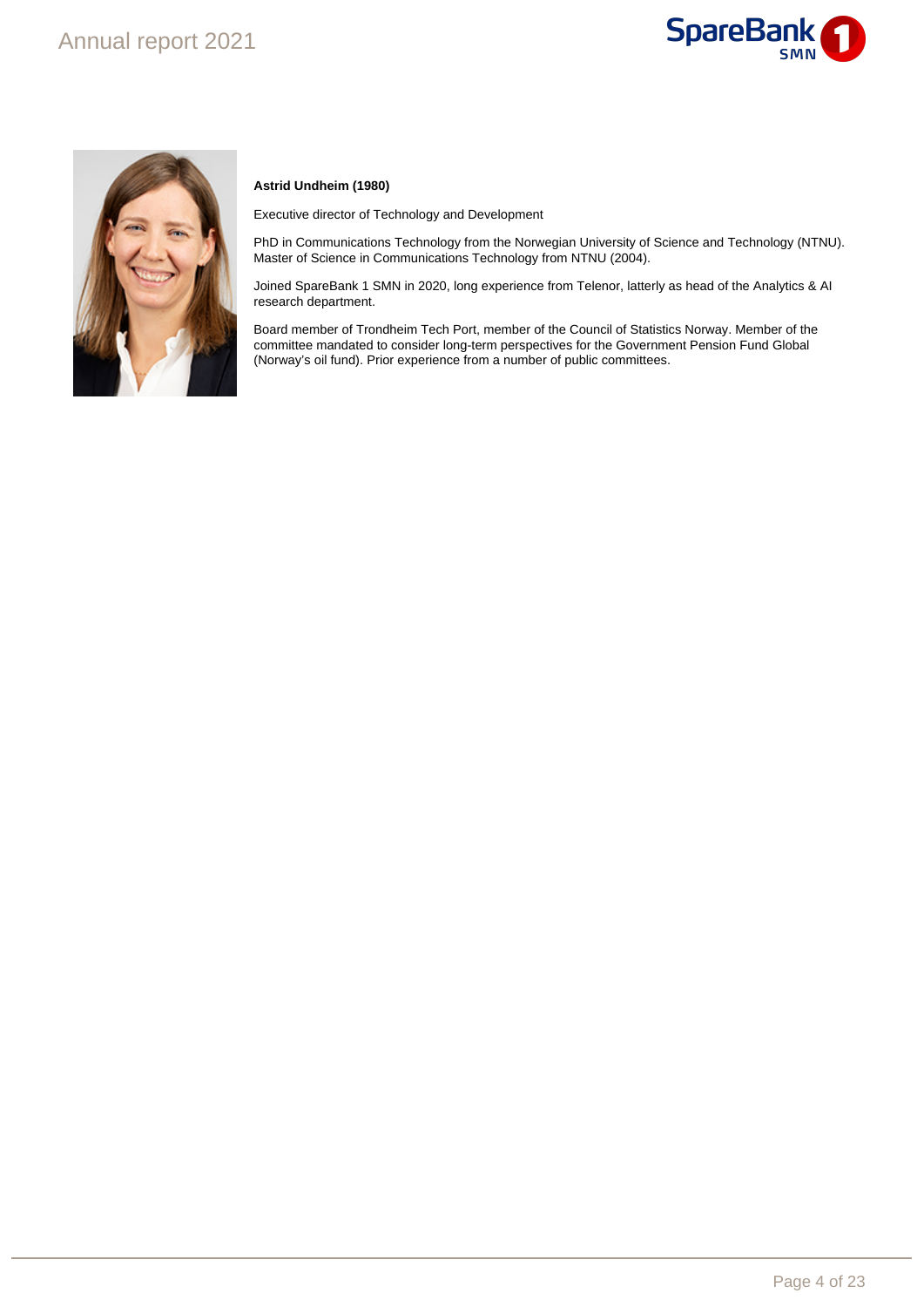

# Board of Directors



#### **Kjell Bjordal (1953) Board chair**

Business economist from the Norwegian School of Economics and Business Administration NHH (1976), law studies and Advanced Management Program at Wharton Business School (1989).

Board member since 2007 and board chair since 2013. Member of the remuneration committee since 2012 and committee chair since 2013.

Self-employed.

Experience as CEO of EWOS Group and head of Cermaq's fish food division. CEO of NorAqua, finance director and CEO of the Glamox Group and director at Trøndelag Theatre.

Board chairman Nordlaks Group, Axio, Norsk Forskningsråd HAV and Norsk Landbrukskjemi. Deputy board chair of Entra Eiendom.

Attended 17 of 17 meetings of the Board of Directors in 2021.



#### **Christian Stav (1968) Deputy board chair**

Business economist from the Norwegian School of Economics and Business Administration NHH (1991), Master of Accounting NHH (1992), state authorised public accountant (1994), Master of Business Administration NHH (2003), Certified European Financial Analyst (AFA) NHH (2003).

Board member since 2019. Member of the internal audit committee and the risk committee since 2019. Head of the internal audit committee.

Group CEO at Nord-Trøndelag Elektrisitetsverk (NTE, a publicly owned power company serving northern Trøndelag).

Experience from accounting and advisory services, partner at EY Transaction Advisory Services, financial director at NTE.

Board chair at NTE Energi AS, NTE Marked AS og NTE Elektro AS.

Attended 16 of 17 meetings of the Board of Directors in 2021.



#### **Mette Kamsvåg (1971)**

Business economist from the BI Norwegian School of Management (1994).

Board member since 2018. Member of the audit and risk committee as from 2018.

Self-employed. Fifteen years' experience from IT and payment systems through various management positions with the Norwegian banks' payment and clearing house (BBS) and NETS. CEO at NETS from 2011 to 2014.

Board chair at Maritech Systems AS, Norkart AS and WebMed AS. Board member of Wordline SA. Industry adviser to Ferd AS.

Attended 17 of 17 meetings of the board of directors in 2021.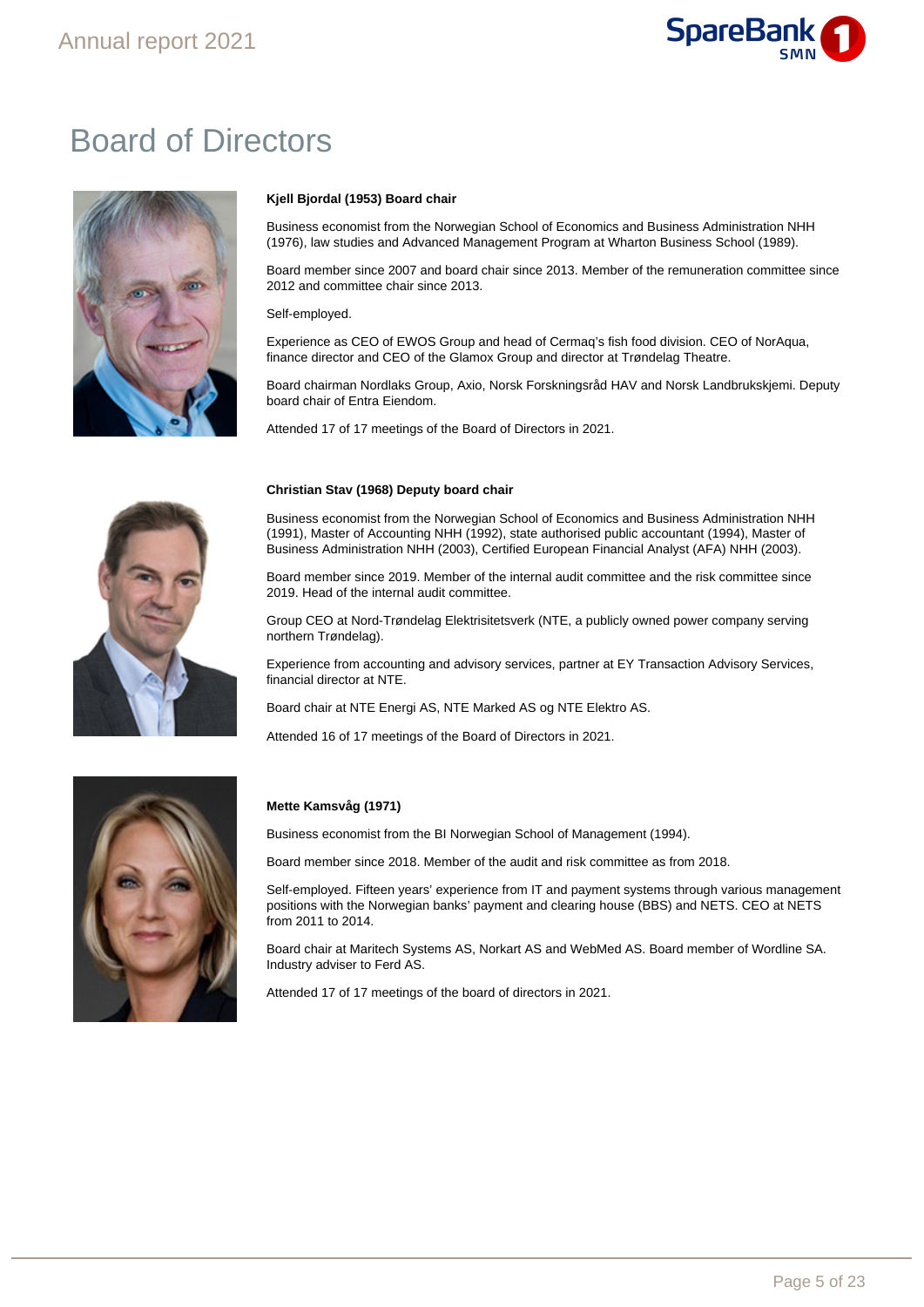## Annual report 2021





#### **Tonje Eskeland Foss (1971)**

Post graduate degree in petroleum economics (1996).

Board member since 2018. Member of the remuneration committee as from 2018.

CEO Frøygruppen AS from 2022.

Prior experience as director of strategy at Enova (2020-2021) and as regional director, Nord, at Atea. Nineteen years' experience in the petroleum industry in various positions and companies, including with AkerBP ASA.

Attended 16 of 17 meetings of the board of directors in 2021.



#### **Morten Loktu (1960)**

Master of Science, Norwegian University of Science and Technology (1984).

Board member since 2013. Member of the remuneration committee since 2013.

Vice President Corportate Strategy at Statoil.

Joined Equinor (Statoil) in 1985 and has held various posts including in research and development. Executive director in charge of Equinor's technology organisation (2000-2002). Senior Vice President, research and development at Equinor (2005-2010). Area director, Equinor's production and development activity off Mid-Norway and North Norway (2011-2016). Group CEO, SINTEF Group (2002-2004).

Board member of Mariculture AS, Salmar Aker Ocean AS og Ocean Farming AS.

Attended 10 of 17 meetings of the Board of Directors in 2021.



#### **Janne T. Thomsen (1957)**

Cand. Jur. (law) degree, University of Copenhagen (1981). Graduate Diploma in Business Administration, Copenhagen Business School (1986).

Board member since 2014. Member of the audit and risk committee since 2014. Head of the risk committee since 2019.

Consultant and owner at JT Targeting in Denmark.

Previously Senior Vice President at Moody's rating agency (1997–2012). Prior to that with Yamaichi International (Europe) Limited (1987–1995), with the Ministry of Finance, Government Debt Office (1984–1987) and with the Export Credit Council, Ministry of Industry (1981–1984).

Board member of Nordic Credit Rating.

Attended 16 of 17 meetings of the Board of Directors in 2021.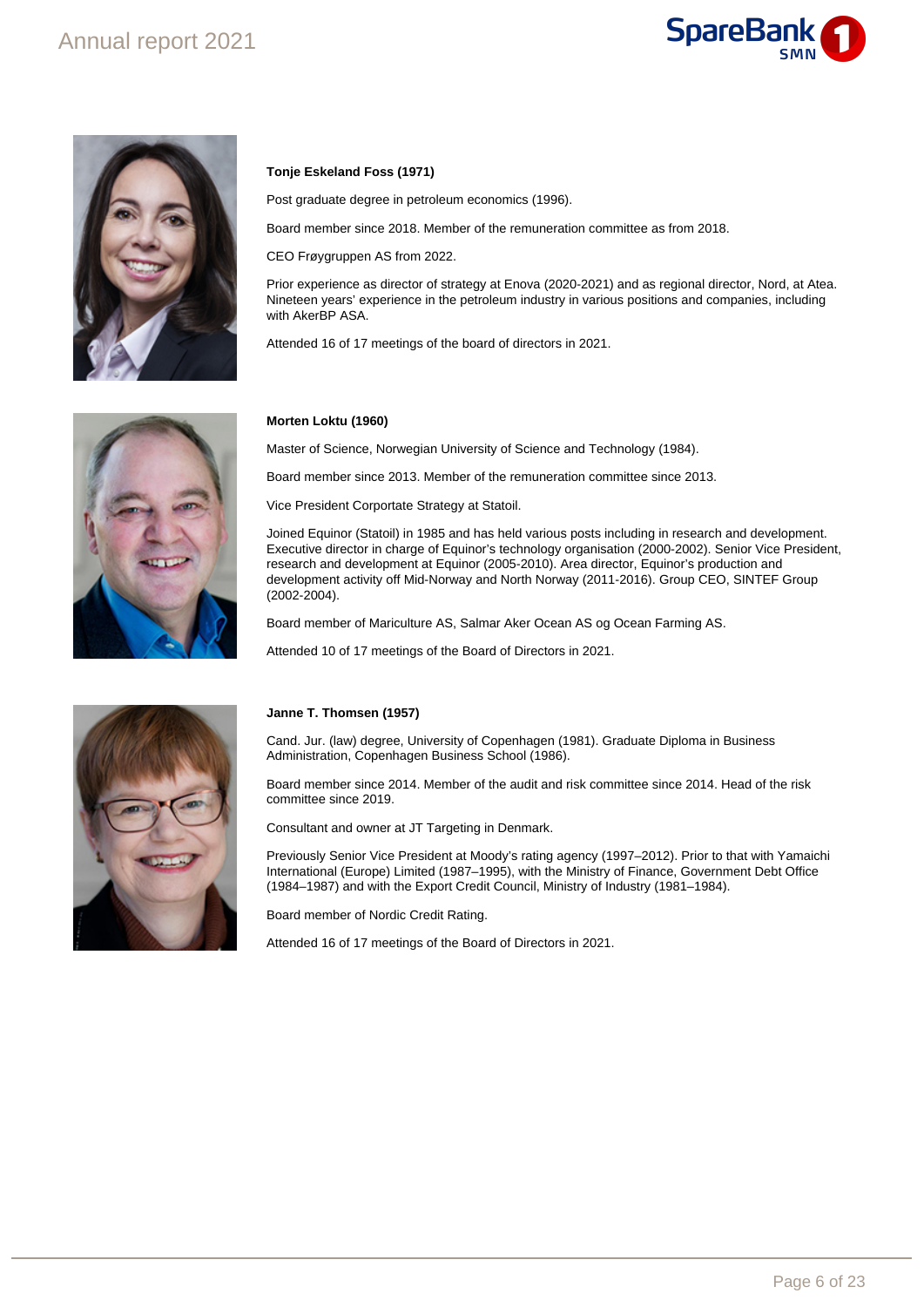# Annual report 2021

# **SpareBank**



#### **Freddy Aursø (1972)**

Engineer from NTNU (1998). MBA from Newcastle Graduate School of Business, Australia.

Board member since 2021.

Founder and CEO at Lighthouse8.

Broad international managerial experience in the digitalisation of sales and marketing, along with robotisation and artificial intelligence. Has founded several international media/technology companies, including Global Media, Bigmouth media, LBi, Digitas, G4S Ventures and InvoiceClub.

Chairman of Lighthouse8 AS, Lighthouse8 Pte Ltd, Lighthouse8 Pty Ltd, Lighthouse8 Ltd and InvoiceClub AS. Previously board member of Global Media AS/AB/S.r.l, Bigmouthmedia AS/AB, G4S Ventures Pty Ltd and InvoiceClub Pty Ltd.

Attended 11 of 17 meetings of the Board of Directors in 2021.



#### **Inge Lindseth (1963)**

Graduate in IT Management from Sør-Trøndelag University College (HiST) and in Project Management from BI Norwegian Business School.

Board member since 2019. Boardmember of Finansforbundet region Trøndelag from 2020.

Employee-elected chief union representative as from 2019.

Previously employee representative on the supervisory board. Previously specialist-in-charge / service desk manager in the technology, operations and security areas. Employed by SpareBank 1 SMN since 1982 in various positions and functions.

Attended 17 of 17 board meetings in 2021.



#### **Christina Straub (1974)**

Upper secondary school. Bankakademiet stage 1 and Insurance. Deputy head of the Finance Sector Union's branch at SpareBank 1 SMN from 2019.

Board member since 2019.

Employed at Vår Bank & Forsikring (part of SpareBank 1 SMN from 2000) from 1998 to 2001, and at Evry from 2001 to 2006. Has held various functions in SpareBank 1 SMN since 2006, in recent years as brand manager (payments) and staff representative on various committees.

Four years' experience as pre-school director at Saxenborg Barnehage.

Attended 16 of 17 board meetings in 2021.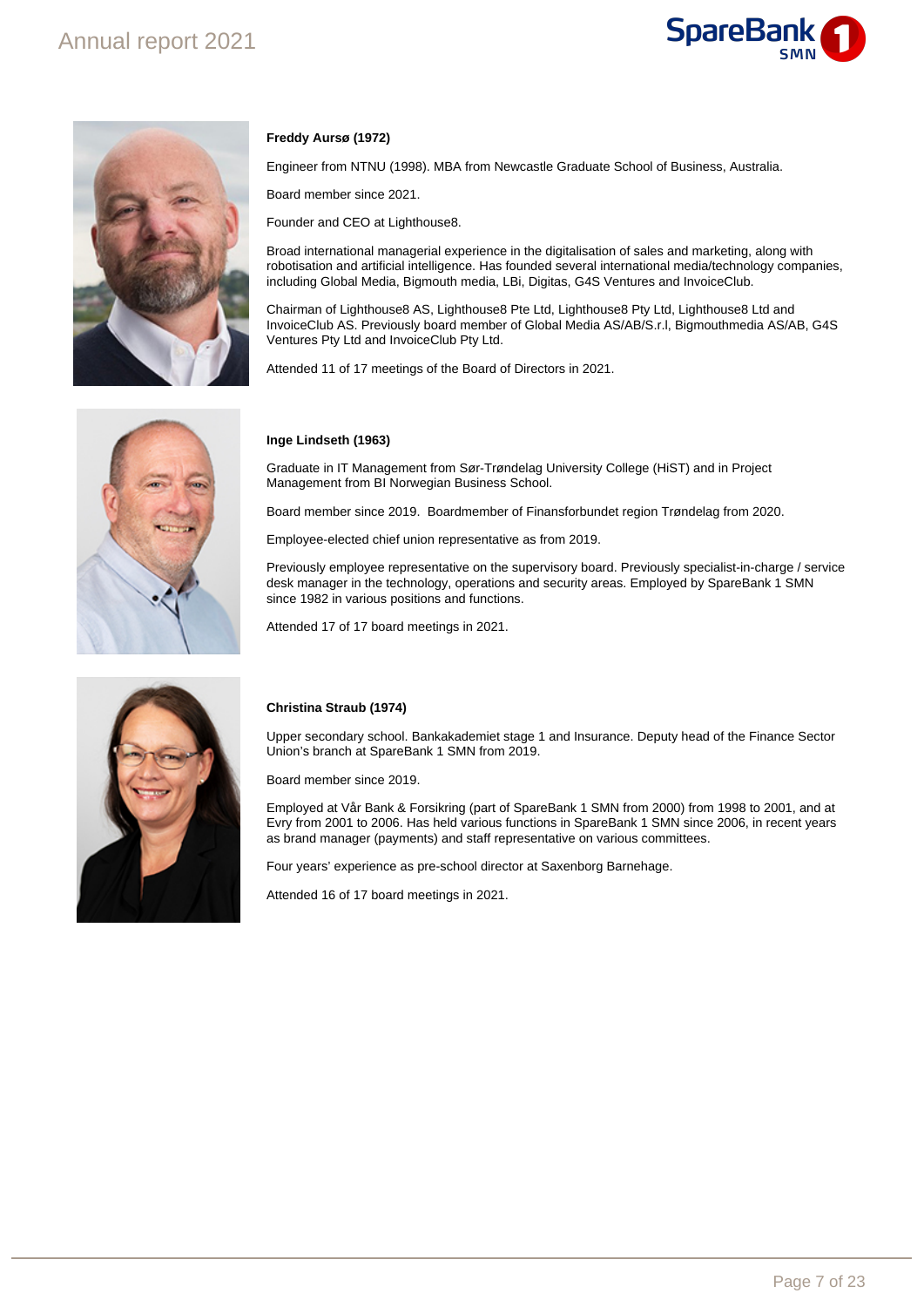

# Elected officers

| Members elected by the equity certificate holders | Residence        | No. of equity certificates held* |
|---------------------------------------------------|------------------|----------------------------------|
| Lars Bjarne Tvete                                 | Trondheim        | 5 0 0 0                          |
| Olav Sem Austmo                                   | Trondheim        | 3 965 391                        |
| Knut Solberg (chair)                              | Trondheim        | 2762                             |
| Therese Bjørstad Karlsen                          | Trondheim        | 170                              |
| Nina Kleven                                       | Trondheim        | 1 100                            |
| Nils Martin Williksen                             | Rørvik           | 32 449                           |
| <b>Berit Tiller</b>                               | Trondheim        | 2 3 5 0                          |
| Frithjof Anderssen                                | Trondheim        | 156 405                          |
| Åsmund Skår                                       | <b>Nesbru</b>    | 2200                             |
| <b>Frode Hassel</b>                               | Trondheim        | 28 122                           |
| Ingrid Finboe Svendsen                            | Trondheim        | 1 1 5 0                          |
| Helge Moen                                        | Stjørdal         | 1 0 0 0                          |
| Members elected by the depositors                 | <b>Residence</b> | No. of equity certificates held* |
| Per Olav Tyldum (deputy)                          | Overhalla        |                                  |
| Vegard Forbord                                    | Steinkjer        | 0                                |
| <b>Marit Dille</b>                                | Abelvær          | 0                                |
| Anne Rita Bakken                                  | Stjørdal         | 2915                             |
| Randi Bakken                                      | Trondheim        | 0                                |
| Anne Peggy Møller                                 | Steinkjer        | 0                                |
| Geir Hagen                                        | Trondheim        | 0                                |
| Elin Hagerup                                      | Trondheim        | 92                               |
| Line Melkild                                      | Sunndalsøra      | 0                                |
| Members elected by the county councils            | <b>Residence</b> | No. of equity certificates held* |
| Rasmus Skålholt                                   | Fanrem           | 0                                |
| <b>Stig Klomsten</b>                              | <b>Bosberg</b>   | 0                                |
| Lilly Gunn Nyheim                                 | Kvanne           | 0                                |
| Members elected by the employees                  | <b>Residence</b> | No. of equity certificates held* |
| Linda Renate Linmo                                | Grong            | 3491                             |
| <b>Anders Skrove</b>                              | Inderøy          | 3817                             |
| Bjørn Larsen                                      | Trondheim        | 4616                             |
| Anne Valstad-Aalmo                                | Trondheim        | 2 0 0 5                          |
| Geir Tore Mathisen                                | Trondheim        | 4 5 2 5                          |
| <b>Rolf Bratlie</b>                               | Melhus           | 2 1 2 0                          |
| Johan Olav Valseth Lian                           | Levanger         | 1863                             |
| <b>Erik Gunnes</b>                                | Trondheim        | 1 3 9 3                          |
| <b>Board of Directors</b>                         | <b>Residence</b> | No. of equity certificates held* |
| Kjell Bjordal (board chair)                       | Molde            | 130 000                          |
| Christian Stav (deputy board chair)               | Steinkjer        | 20 000                           |
| Morten Loktu                                      | Trondheim        | 15 000                           |
| Janne Thyø Thomsen                                | Danmark          | 3 0 0 0                          |
| Tonje Eskeland Foss                               | Trondheim        | 0                                |
| Mette Kamsvåg                                     | Molde            | 5 600                            |
| Freddy Aursø                                      | Hommelvik        | 0                                |
| Inge Lindseth                                     | Trondheim        | 9 2 1 3                          |
| Christina Straub                                  | Trondheim        | 835                              |
| Karin Norli (deputy member)                       | Molde            | 3 4 2 4                          |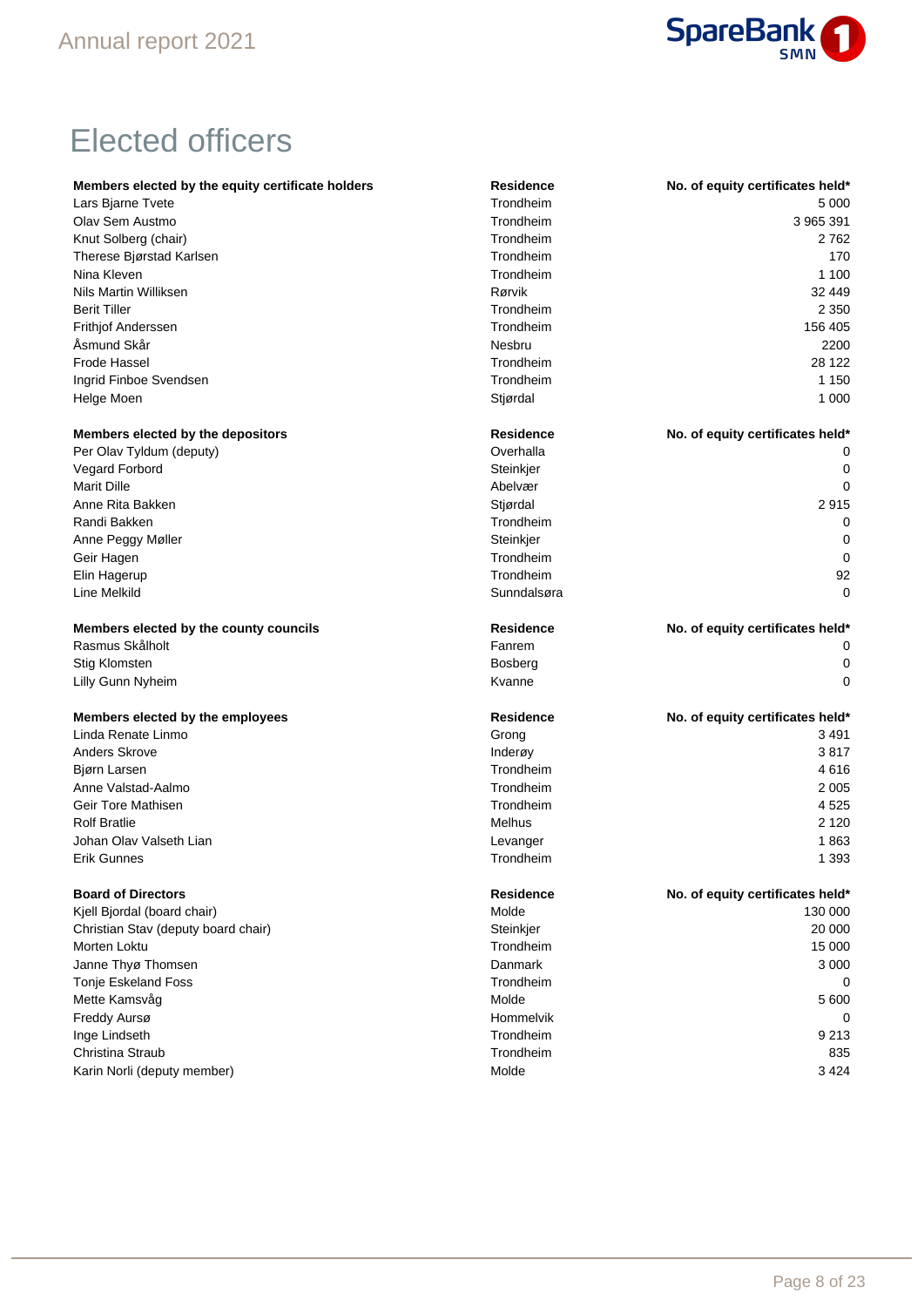# Annual report 2021



#### $Valg$ komiteen

\* No. of equity certificates held\*

| Valgkomiteen           | <b>Residence</b> | No. of equity certificates held* |
|------------------------|------------------|----------------------------------|
| Lars Bjarne Tvete      | Trondheim        | 5 000                            |
| Ingrid Finboe Svendsen | Trondheim        | 1 1 5 0                          |
| <b>Marit Dille</b>     | Abelvær          | $\Omega$                         |
| Lilly Gunn Nyheim      | Kvanne           | $\Omega$                         |
| <b>Rolf Bratlie</b>    | <b>Melhus</b>    | 2 1 2 0                          |
|                        |                  |                                  |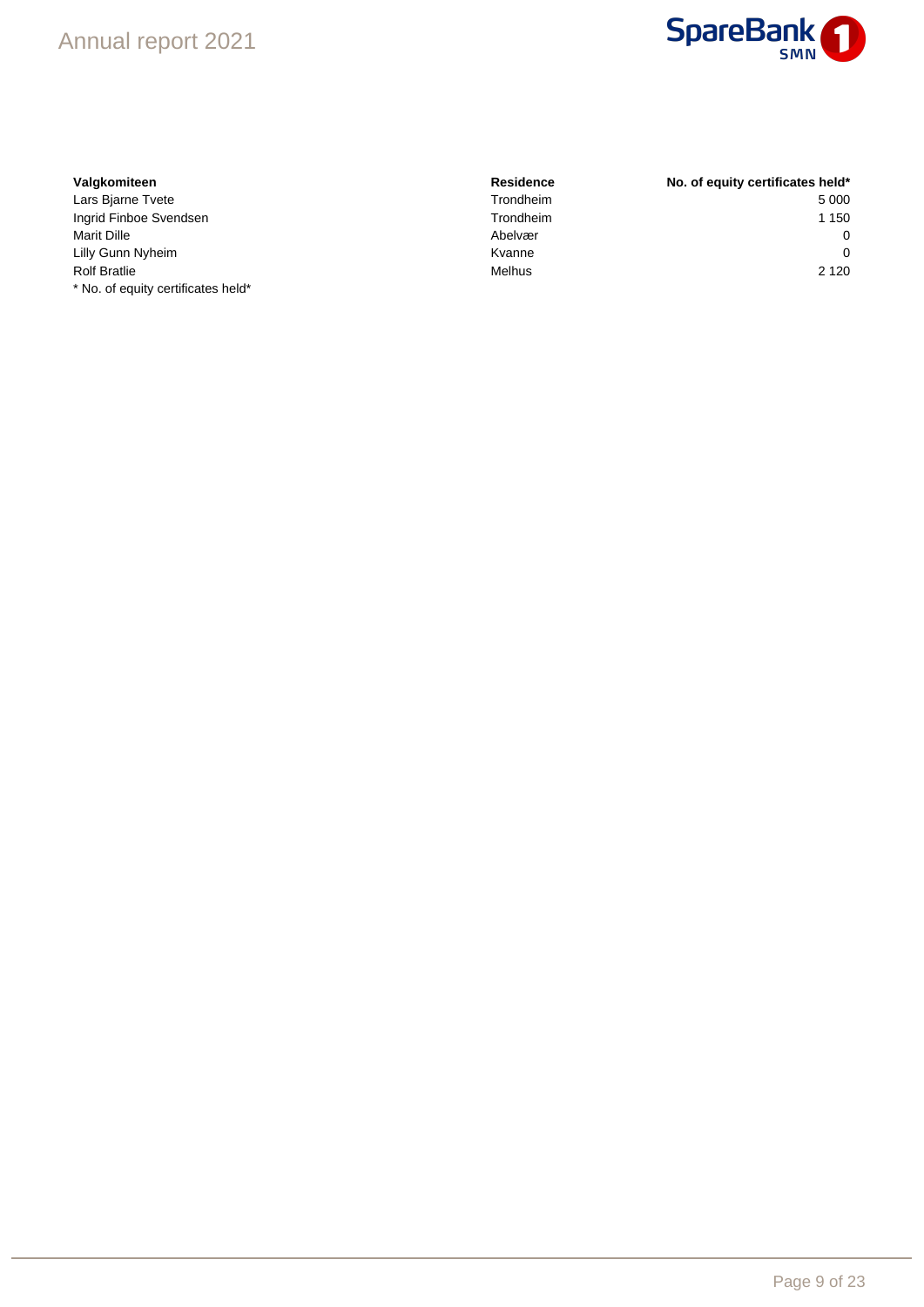

# Corporate governance

SpareBank 1 SMN provides below an overall account of the institution's corporate governance policies and practice in conformity with the Accounting Act (Regnskapsloven) and the Norwegian Code of Practice for Corporate Governance (NUES). SpareBank 1 SMN reports its compliance for each point of the Code of Practice. Where the Code of Practice is not followed, a justification for the deviation is given and the institution's arrangements are explained.

# Accounting Act, section 3-3b, second subsection

The following explains how the Accounting Act section 3-3b, second subsection, is complied with at SpareBank 1 SMN.

The numbering shows the numbering in the subsection concerned.

#### **1. A statement of recommendations and rules for corporate governance which apply to the undertaking or which it chooses to follow.**

Policies and practice for corporate governance at SpareBank 1 SMN are based on Norwegian law. The group follows the Norwegian Code of Practice for Corporate Governance. Reference is made to point 1 of the Code of Practice below.

**2. Information on where recommendations and rules as mentioned in no. 1 are publicly available.** The Code of Practice for Corporate Governance is available at nues.no.

**3. A justification for any deviation from recommendations and rules as mentioned in no. 1.** Any deviations from the recommendation receive comment under the report on compliance with the Code of Practice below.

**4. A description of the main elements in the undertaking's and – for entities that are under the obligation to maintain accounting records and that prepare consolidated accounts – in the event also the group's systems for internal control and risk management associated with the financial reporting process.**

See the report regarding point 10 of the Code of Practice below.

**5. Provisions of articles of association which in whole or in part expand or diverge from the provisions of the Public Limited Companies Act chapter 5.**

See the report regarding point 6 of the Code of Practice below.

**6. The composition of the board of directors, corporate assembly, supervisory board and control committee; any working committees for these bodies, and a description of the main elements of applicable instructions and guidelines for the work of these bodies and any committees.** See the report regarding points 6, 7 and 8 of the Code of Practice below.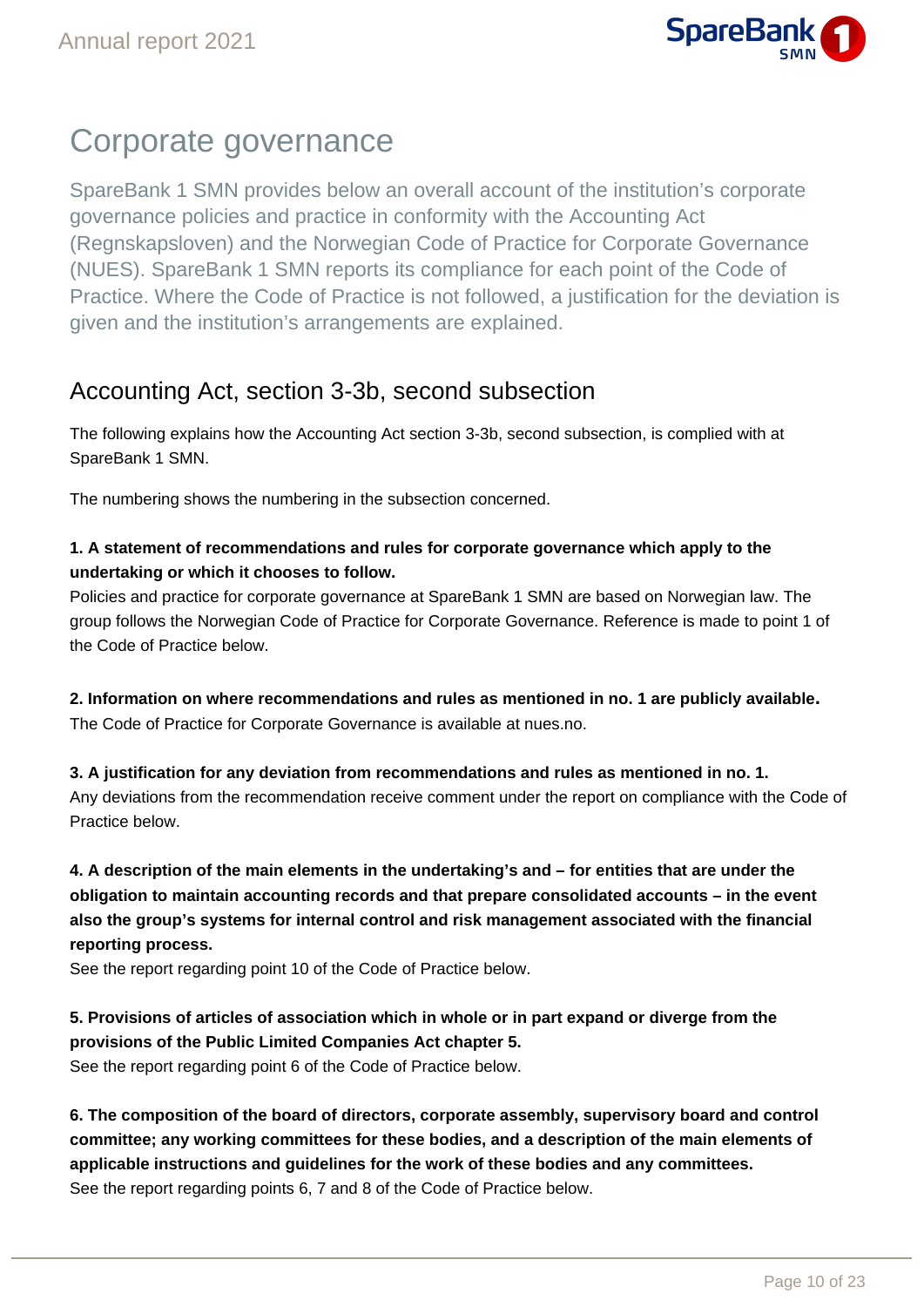

### **7. Provisions of articles of association which regulate the appointment and replacement of board members.**

See the report regarding point 8 of the Code of Practice below.

**8. Provisions of articles of association and authorisations which empower the board of directors to decide that the company shall repurchase or issue treasury shares or equity certificates.** See the report regarding point 3 of the Code of Practice below.

## Norwegian Code of Practice for Corporate Governance

The following explains how the 15 points set out in the current Norwegian Code of Practice for Corporate Governance of 14 October 2021 are complied with at SpareBank 1 SMN.

#### **Point 1: Report on corporate governance**

There are no significant divergences between the Code of Practice and compliance with the Code of Practice at SpareBank 1 SMN.

The Code of Practice applies to the extent appropriate to savings banks with equity certificates. Any deviations are explained under the point concerned.

SpareBank 1 SMN has a distinct corporate governance policy and will further develop this policy within the framework of applicable laws and in keeping with recommendations emanating from influential sources.

Through its corporate governance policy the bank aims to assure sound management of its assets and to give added assurance that its stated goals and strategies will be realised. Good corporate governance encompasses the values, goals and overarching policies by which the bank is governed and controlled with a view to securing the interests of EC holders, depositors and other stakeholder groups in the bank. The bank adheres to the "Norwegian Code of Practice for Corporate Governance" to the extent appropriate to savings banks with equity certificates. The Code of Practice is available at nues.no.

Through its corporate governance the bank gives special emphasis to:

- a structure assuring targeted and independent management and control
- systems assuring monitoring and accountability
- effective risk management
- full information and effective communication
- non-discrimination of EC holders and a balanced relationship with other stakeholders
- compliance with laws, rules and ethical standards

The staff must be recognised for their high ethical standards. To this end they must display a conduct that is perceived to be confidence inspiring, honest and trustworthy and in compliance with the norms, rules and statutes by which the society is governed. The ethical rules deal inter alia with legal (in)capacity; relationships to customers, suppliers and competitors; securities trading; insider rules and relevant financial circumstances of the individual. This body of rules applies to all employees and elected officers in governing bodies.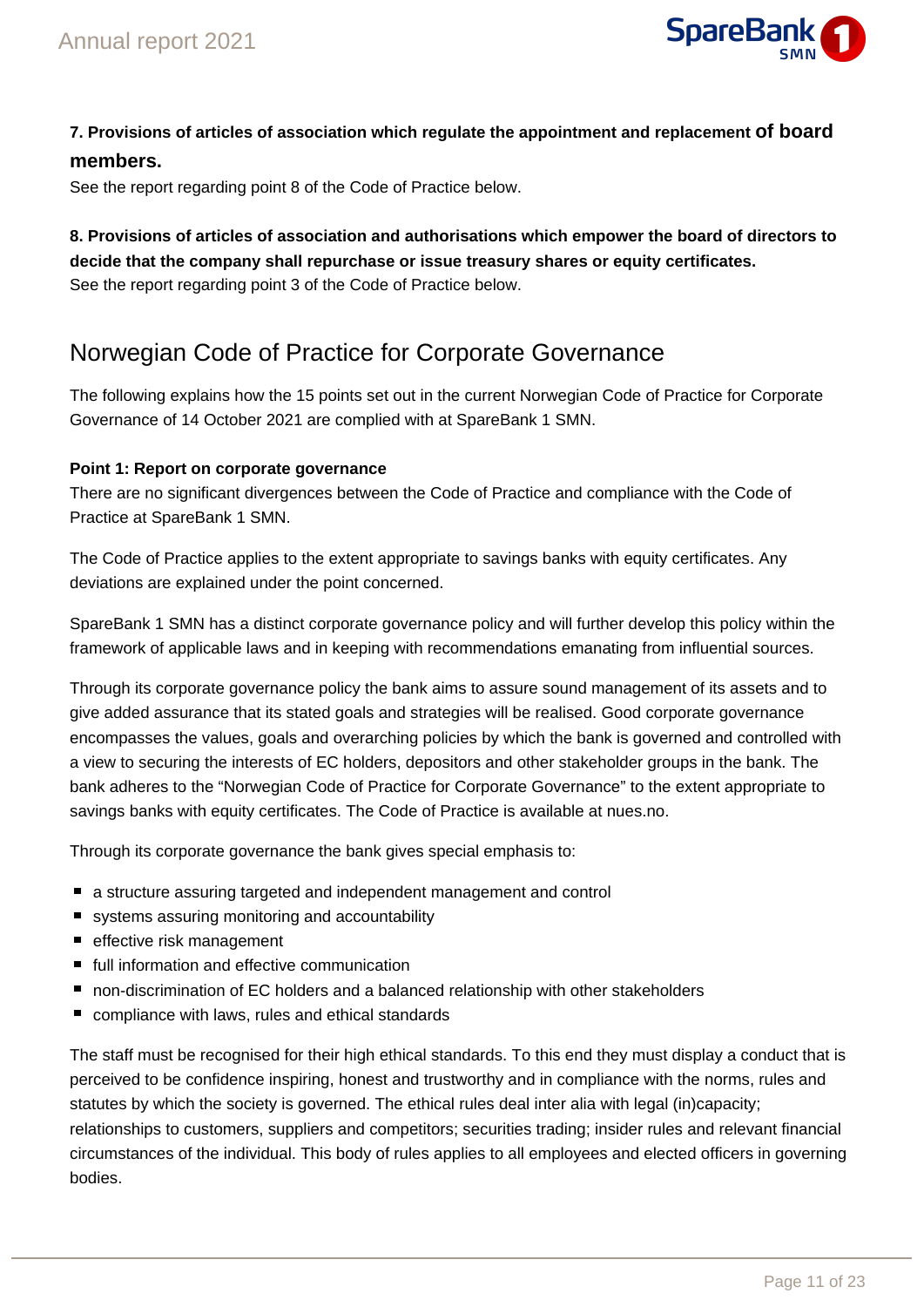

All staff and elected officers are obliged to regard knowledge of the group's or a customer's circumstances as confidential. This duty of confidentiality applies not only in respect of third parties but also towards colleagues who have no need for the information in question in their work. Further, no SMN staff member may, via computer systems or by any other means, retrieve information about other colleagues or customers that is not necessary for their work. The bank's ethical rules stipulate that a staff member must immediately inform his/her superior or other contact persons if he/she learns of circumstances that breach applicable statutes and rules or constitute significant violations of internal provisions.

#### Deviations from point 1 of the Code of Practice: None

#### **Point 2: Operations**

SpareBank 1 SMN's activities are made clear in the company's articles of association. SpareBank 1 SMN's object is to carry on business as a bank and to pursue and participate in activities that the savings bank is entitled to engage in under licences held and legislation in force at any and all times. The articles of association can be found in extenso on the bank's website, and SpareBank 1 SMN's goals and main strategies are set out in the annual report.

Long-range target rates of return are set for the business with a basis in adopted strategies and objectives. These are determinative for the bank's concrete goals, risk limits and capital management framework, budgets etc. Where it is natural to do so, risk-adjusted targets are set and the required rate of return reflects the various risks incurred by the bank. Assessments of risk and capital are an integral part of the bank's management process and value creation.

Guidelines and various measurement variables have been developed by which the business units are monitored and managed in order to achieve the business goals. Forecasting and budget management are also utilised as effective tools for attaining the strategic objectives.

SpareBank 1 SMN wishes to promote a sustainable development of society through responsible business operations, which includes giving due consideration to ethics, the environment and social matters. A distinct strategy for managing the bank's corporate social responsibility (CSR) has been established.

Corporate social responsibility is an integral part of the bank's business activity and is given expression through strategies, measures and activities. Corporate social responsibility is reflected in the way resources are managed and through dialogue with the employees, shareholders, customers, local communities and other stakeholders. Furthermore, a purchasing strategy has been established which describes the bank's ethical framework, requirements on suppliers and the criteria applied when making purchases and procurements.

See also the webpages on sustainability and the group's sustainability strategy in the sustainability library (bærekraftsbiblioteket) at smn.no/sustainability.

Deviations from point 2 of the Code of Practice: None

#### **Point 3: EC capital and dividends**

The board of directors continuously assesses the capital situation in light of the group's goals, strategy and desired risk profile. As at 31 December 2021 SpareBank 1 SMN's common equity tier 1 (CET1) ratio was 18.0 per cent, and its total capital ratio was 21.6 per cent.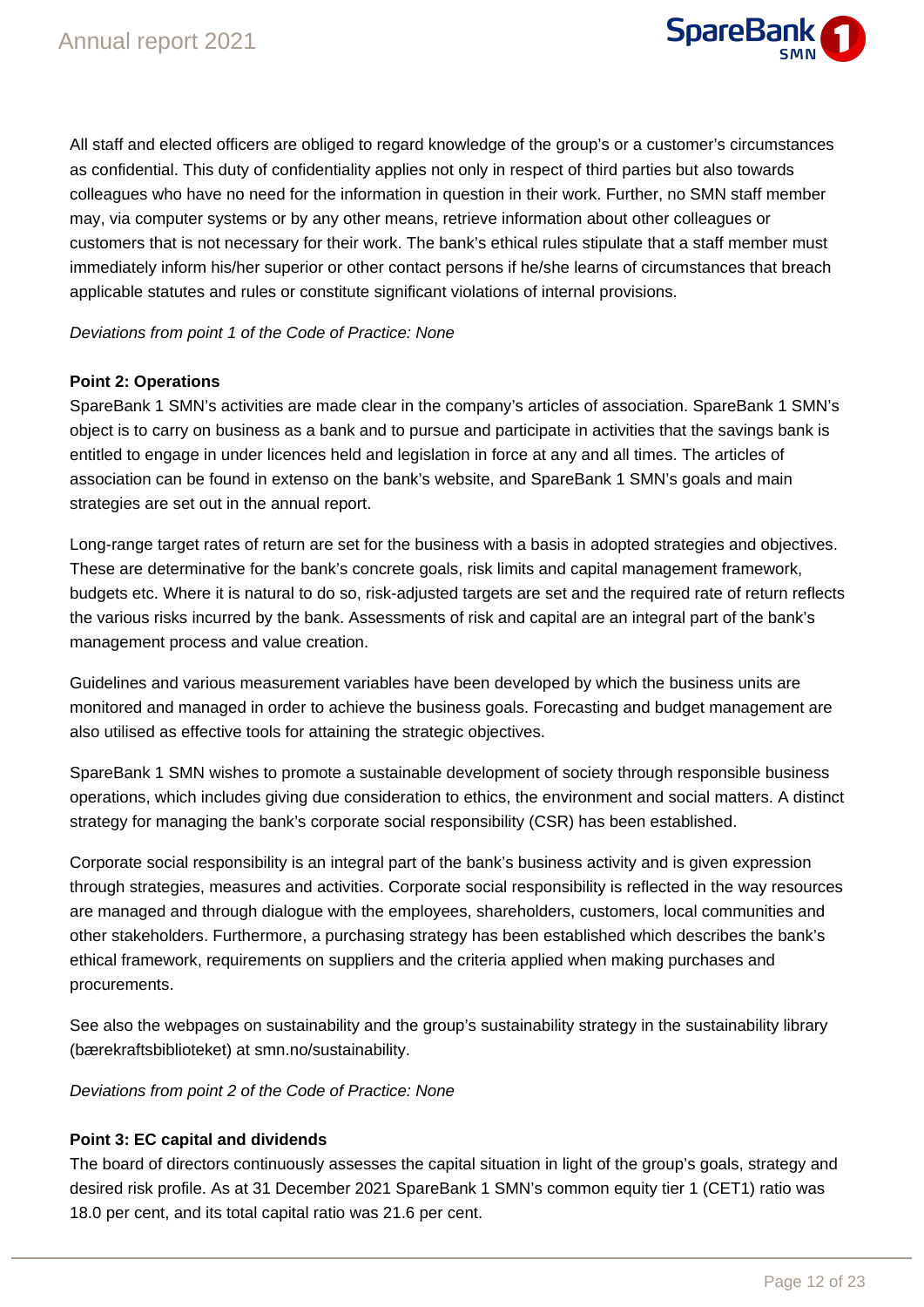

For detailed information on capital adequacy, see the relevant note in the annual report. For a further account of the rules governing capital adequacy and the principles on which SpareBank 1 SMN bases its assessment of capital need, see the Pillar 3 report published at smn.no.

#### **Dividends**

SpareBank 1 SMN aims to manage the group's resources in such a way as to provide EC holders with a good, stable and competitive return in the form of dividend and a rising value of the bank's EC.

The net profit for the year will be distributed between the owner capital (the EC holders) and the ownerless capital in accordance with their respective shares of the bank's total equity capital.

SpareBank 1 SMN's intention is that about one half of the owner capital's share of the net profit for the year should be disbursed in dividends and, similarly, that about one half of the ownerless capital's share of the net profit for the year should be utilised for distribution to non-profit causes or transferred to the foundation Sparebankstiftelsen SMN.

When determining dividend payout, account will be taken of the profit trend expected in a normalised market situation, external framework conditions and the need for tier 1 capital. The bank's supervisory board sets the annual dividend payout based on the board of directors' recommendation. The dividend policy is published on the bank's website.

#### **Acquisition of treasury equity certificates**

SpareBank 1 SMN's board of directors are authorised to buy treasury ECs for up to 5 per cent of the bank's owner capital, and such purchases shall be made by trading on the securities market via the Oslo Stock Exchange. The total volume of ECs held by the bank and/or in which it has a consensual security interest may not exceed 5 per cent of the bank's owner capital. Each EC may be bought at prices between NOK 1 and NOK 200. The authorisation is valid for 15 months as from the adoption of the resolution at the supervisory board's meeting on 26 March 2021.

#### **Increase of capital**

Authorisations to the board of directors to increase the bank's EC capital are given for specific and defined purposes. As at 31 December 2021 no authorisation is available to the board of directors to increase the capital of SpareBank 1 SMN.

Deviations from point 3 of the Code of Practice: None

#### **Point 4: Non-discrimination of shareholders**

SpareBank 1 SMN has one class of ECs. Through the articles of association, and in the work of the board of directors and management team, emphasis is given to equal treatment of all EC holders and equal opportunity for them to exercise influence. All ECs confer an identical voting right. The bank abides by provisions of the Financial Institutions Act regulating holdings and voting rights insofar as these provisions apply to a savings bank with equity certificates.

In the event of an increase of owner capital, existing EC holders have pre-emptive rights unless special circumstances call for deviation from this rule. Any such deviation will be explained. SpareBank 1 SMN has at irregular intervals launched private placings with the employees, and such increases of capital have been designed to strengthen employees' ownership of the bank and interest in the bank's capital instrument. Any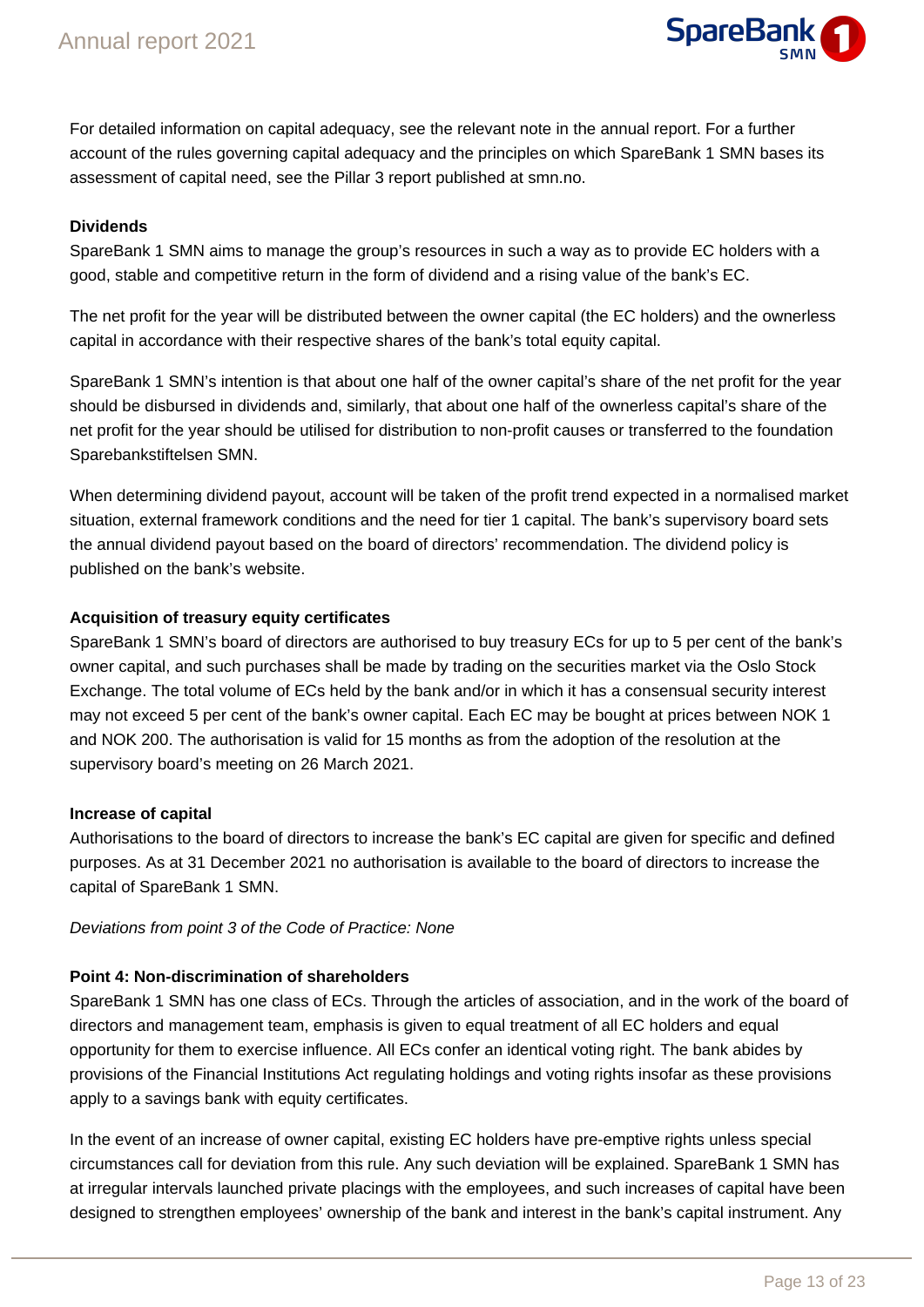

exercise of the board of directors' authorisation to acquire treasury certificates shall be by trading on the securities market via the Oslo Stock Exchange.

In order to strengthen the equity certificate as an attractive financial instrument and to increase investors' influence over decisions affecting the owner capital, the supervisory board voted in 2017 to amend the bank' s articles of association such that a qualified majority of the representatives of the equity certificate holders must vote in favour of amendments concerning the owner capital in addition to a qualified majority of the supervisory board. A list of the matters to which this applies is set out in article 10-1 of the bank's articles of association which can be found on the bank's website.

#### Deviations from point 4 of the Code of Practice: None

#### **Point 5: Shares and transferability**

The bank's equity certificate is quoted on the Oslo Stock Exchange under the MING ticker symbol and is freely transferable. The articles of association contain no restrictions on transferability.

#### Deviations from point 5 of the Code of Practice: None

### **Point 6: General meeting**

#### **Supervisory board**

The governance structure and the composition of the governing bodies of a savings bank differ somewhat from those of public limited liability companies; see the Financial Institutions Act's requirements as to what bodies a savings bank is required to have. The bank's highest body is the supervisory board comprising EC holders, customers, employees and representatives of the public authorities.

The supervisory board shall see to it that the bank operates in line with its mission and in conformity with law, its articles of association and decisions of the supervisory board.

The supervisory board has 32 members and 30 alternates with the following representation:

- EC holders: 12 members and 10 alternates
- the county councils of Trøndelag
- and of Møre and Romsdal: 3 members and 3 alternates
- customers: 9 members and 9 alternates
- employees: 8 members and 8 alternates

The supervisory board approves the group's annual financial statements and management report, including application of the profit for the year/distribution of dividend, considers the board of directors' declaration regarding the determination of pay and other remuneration to senior employees, and considers the report on good corporate governance. The supervisory board's tasks are further described in the bank's articles of association which are available at smn.no.

The members of the board of directors, the group CEO and the auditor are also summoned to meetings of the supervisory board. They may participate in the proceedings but are not entitled to vote. The supervisory board chair presides over the meeting or, in the latter's absence, the deputy chair.

Notice of meetings of the supervisory board is sent to its members and is available on the bank's website at least 21 days ahead of the meeting. The intention is that proposals for resolutions and case documents that are dispatched should be sufficiently detailed to enable the members of the supervisory board to take a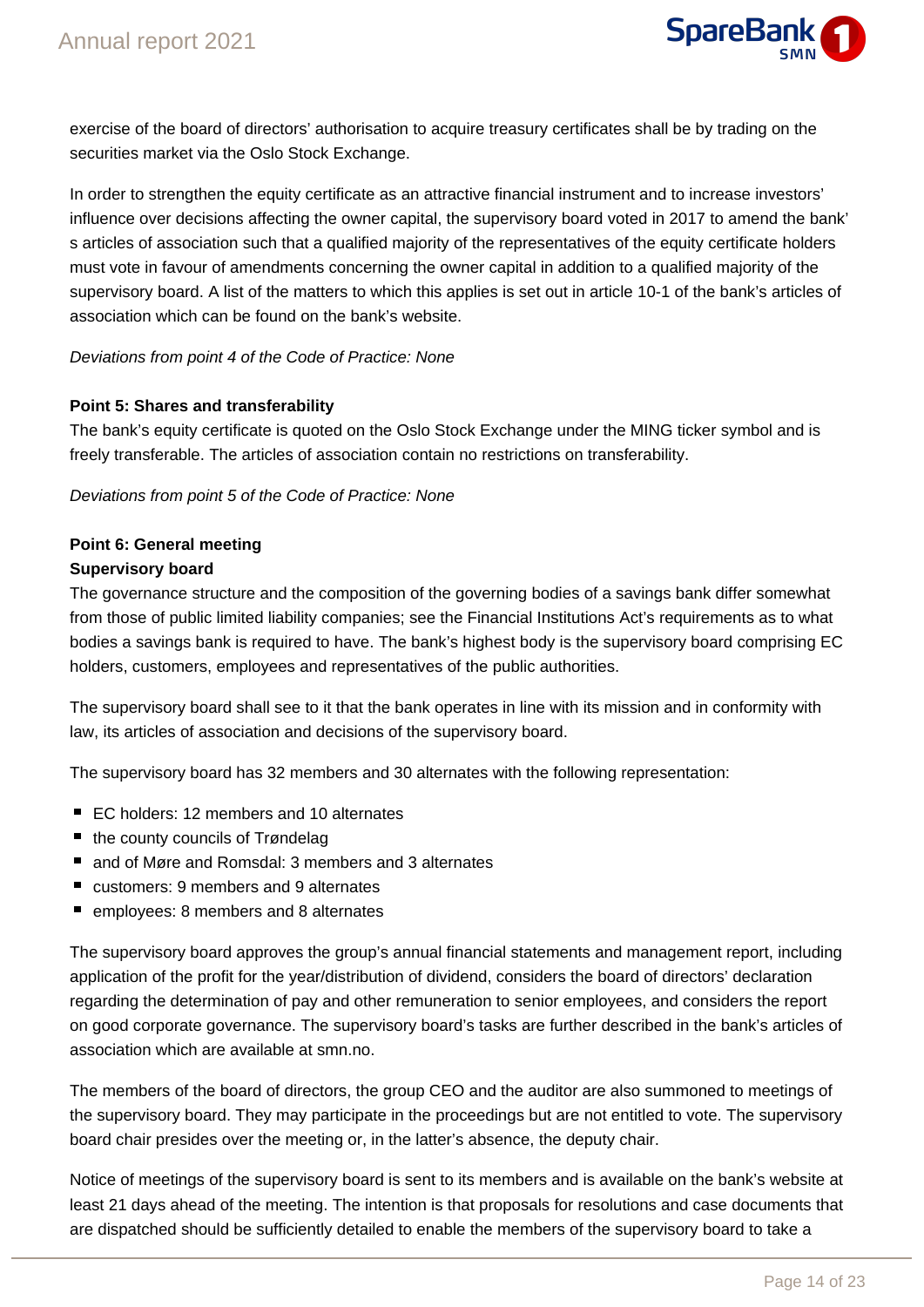

position on the matters to be considered. Minutes of the meetings of the supervisory board are made available on the bank's website.

A list of supervisory board members can be found at smn.no.

Deviations from point 6 of the Code of Practice: Where the composition of the bank's bodies is concerned, SpareBank 1 SMN abides by laws and provisions that regulate financial institutions.

#### **Point 7: Election committee**

The bank shall have an election committee consisting of five members and five alternates who are elected by the supervisory board for a two-year term. The election committee shall mirror the composition of members of the supervisory board and be composed as follows:

- Two members with two alternates shall be elected from among the members elected by the representatives of the equity certificate holders
- One member with one alternate shall be elected from among the members elected by the representatives of the customers
- One member with one alternate shall be elected from among the members elected by the representatives of the county councils
- One member with one alternate shall be elected from among the members elected by the representatives of the employees

The supervisory board establishes further instructions for the holding of the elections.

The election committee shall prepare the customers' and the equity certificate holders' election of members and alternates to the supervisory board.

The election committee shall also prepare the election of:

- $\blacksquare$  the chair and deputy chair of the supervisory board
- the chair, deputy chair and other members of the board of directors
- $\blacksquare$  the chair, members and alternates to the election committee as dealt with in this chapter

The directors with alternates to be elected from among the employees shall be nominated solely by the employee representatives on the election committee.

The election committee shall give grounds for its nominations.

The election committee proposes fees for members of the respective bodies.

Deviations from point 7 of the Code of Practice: All members of the election committee for the supervisory board are appointed from among the groups represented on the supervisory board, in accordance with provisions of the articles of association.

#### **Point 8: Board of directors, composition and independence**

See point 6 for information about the supervisory board. As of 31 December 2021 the board of directors consists of nine regularly attending members of whom two are employee representatives. Four of the nine members of the board of directors are women. Members of the board of directors are appointed for two years at a time and can hold office for a maximum of 20 years, but not more than 12 years continuously in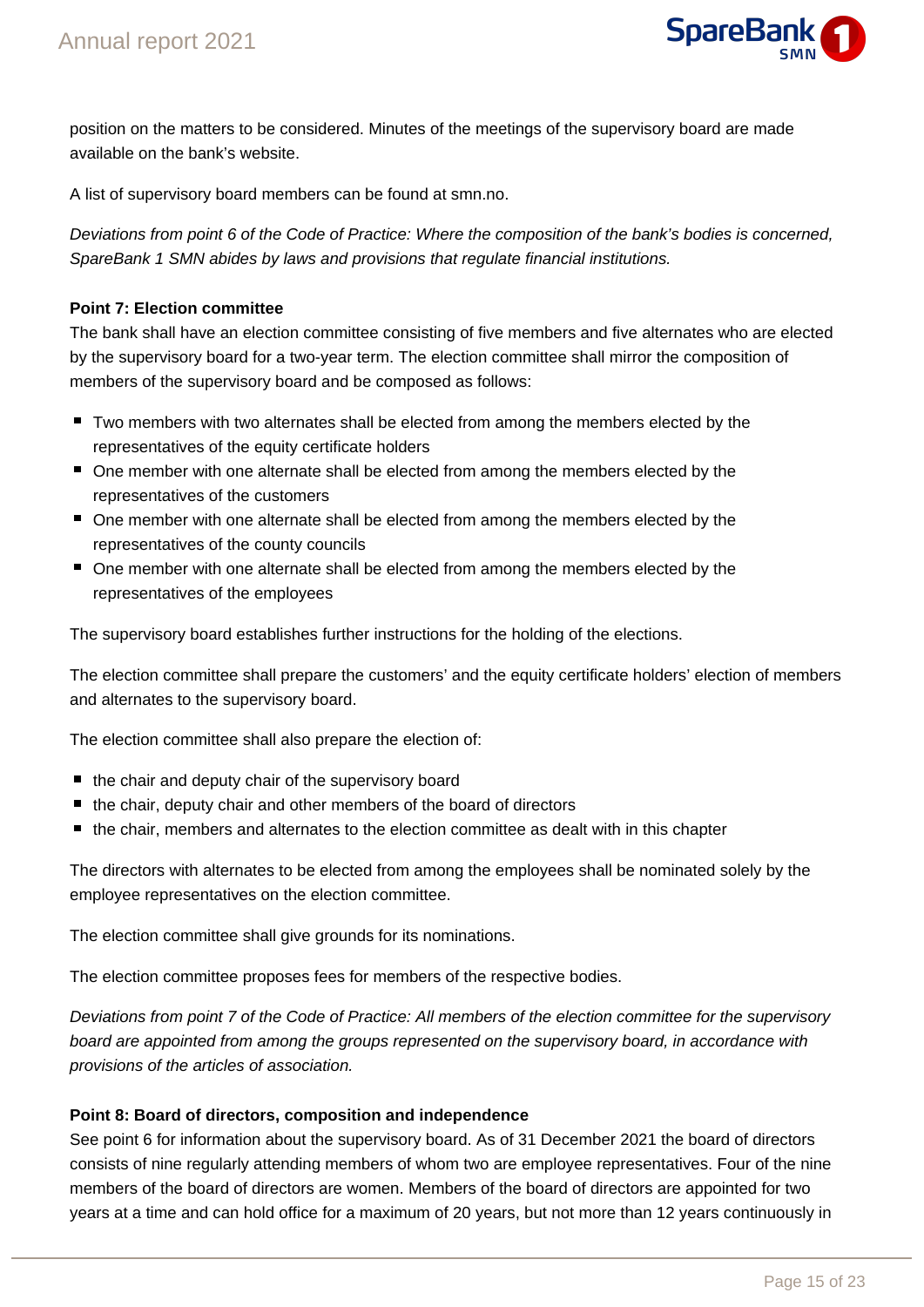

the same position. The group CEO is not a member of the board of directors. None of the members of the board of directors appointed by the supervisory board, with the exception of the two employee representatives, are in any employment relationship or independent contractor relationship with the group beyond their posts as elected officers. The board members' independence has been assessed by the election committee and the board members are deemed to be independent, with the exception of the board members elected by the employees. The chair and deputy chair are elected by the supervisory board at separate elections for a two-year term.

The composition of the board of directors shall be based on the bank's articles of association. In the election of board members the criteria of competence, capacity and diversity are in focus. The individual director's background is described in the annual report. The board of directors meets at least 11 times each year, and the members' attendance at meetings of the board is described in the annual report. The directors are encouraged to own the bank's equity certificates, and their respective holdings of ECs in SpareBank 1 SMN are shown under the presentation of the board of directors in the annual report and on the bank's website.

#### Deviations from point 8 of the Code of Practice: None

#### **Point 9: Work of the board of directors**

The board of directors' work and procedures are regulated by board instructions, and annual plans are prepared for the work of the board. The board of directors manages the bank's operations in compliance with laws, articles of association and resolutions of the supervisory board. The board of directors is responsible for ensuring that the assets at the bank's disposal are managed in a safe and appropriate manner. The board of directors is also required to ensure that accounting and asset management are subject to satisfactory control. In addition the board of directors adopts the bank's strategy, budget, market and organisational objectives and risk profile. It is the board of directors that appoints and dismisses the group CEO.

The board of directors receives reports on profit performance and market developments, and on the status regarding the group's risk picture. The board of directors conducts an annual evaluation of its work and its competence. It reviews its working method, case handling, meeting structure and prioritising of tasks, and this provides a basis for any changes and measures needed.

#### **Independent consideration**

Under instructions in force for the board of directors, a director is barred from participating in the consideration of, or decision in, any matter whose significance to him/herself or to any related party is such that the director is to be regarded as having, directly or indirectly, a personal, financial or other vested interest in that matter. The same follows from the group's ethical guidelines. Each director is obliged to personally verify that he or she is not disqualified from participating in the consideration of a matter.

Any agreement between the bank and a director or the group CEO must be approved by the board of directors, as must any agreement between the bank and a third party in which a director or the group CEO has a particular interest. Directors are required to disclose on their own initiative any interest the individual or related party concerned may have. Unless the director him/herself opts to step back from the consideration of or decision in a matter, the board of directors shall decide whether or not the director shall step back. The board's assessments of legal (in)capacity must be duly recorded.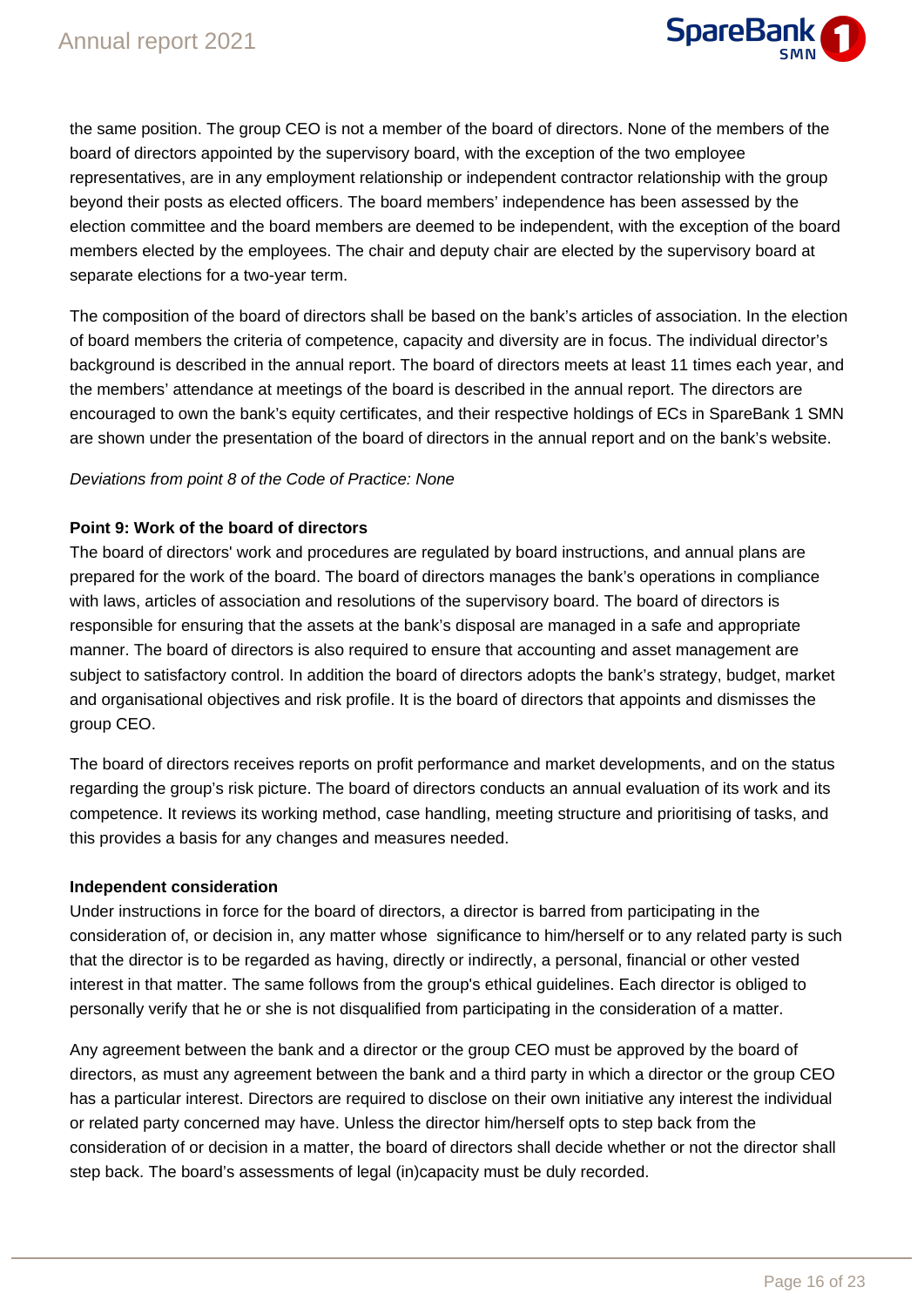

Agreements of substantial financial significance between the bank and other group companies shall be presented to the board of directors for consideration.

#### **Board committees**

The board of directors has established a compensation committee, an audit committee, a risk committee and a technology committee consisting of members of the bank's board of directors. The members are appointed for a two-year term. The committees are preparatory and advisory working committees to the board of directors, and it is the board of directors that establishes the committees' mandates.

#### **Audit committee**

Pursuant to the Financial Institutions Act, section 8-19 subsection (2), the audit committee's tasks are to:

- **P** prepare the board of directors' follow-up of the financial reporting process,
- monitor the internal control and risk management systems and the bank's internal audit
- $\blacksquare$  issue an opinion on the election of the auditor,
- $\blacksquare$  have ongoing contact with the bank's appointed auditor regarding the audit of the annual accounts,
- assess and monitor the auditor's independence and objectivity

The audit committee meets at least five times yearly ahead of the board of directors' consideration of the quarterly and annual reports.

#### **Risk committee**

The risk committee's tasks are regulated in the Financial Institutions Act section 13-6(4) and the Financial Institutions Regulations section 13-2. The risk committee shall contribute to ensuring that risk and capital management support the group's strategic development and goal attainment, and at the same time ensure financial stability and sound asset management. The risk committee shall contribute to ensuring that the group's management and control arrangements are appropriate to the risk level and scale of the business.

The committee shall inter alia:

- ensure that risk management is in keeping with best practice and the board of directors' level of ambition
- **P** review risk management strategies and policies as preparation for consideration by the board of directors
- contribute to ensuring that the group's capital adequacy is satisfactory in terms of the adopted group strategy
- contribute to ensuring that laws and regulations and internal rules that regulate the group are identified, implemented, complied with and overseen.

The risk committee meets at least five times yearly.

#### **Compensation committee**

The board of directors has established a compensation committee which shall consist of at least three directors. In addition, the board of directors appoints a representative for the employees. The board chair is a permanent member of the committee and also chairs the committee. The committee members are appointed for two years at a time by the board of directors.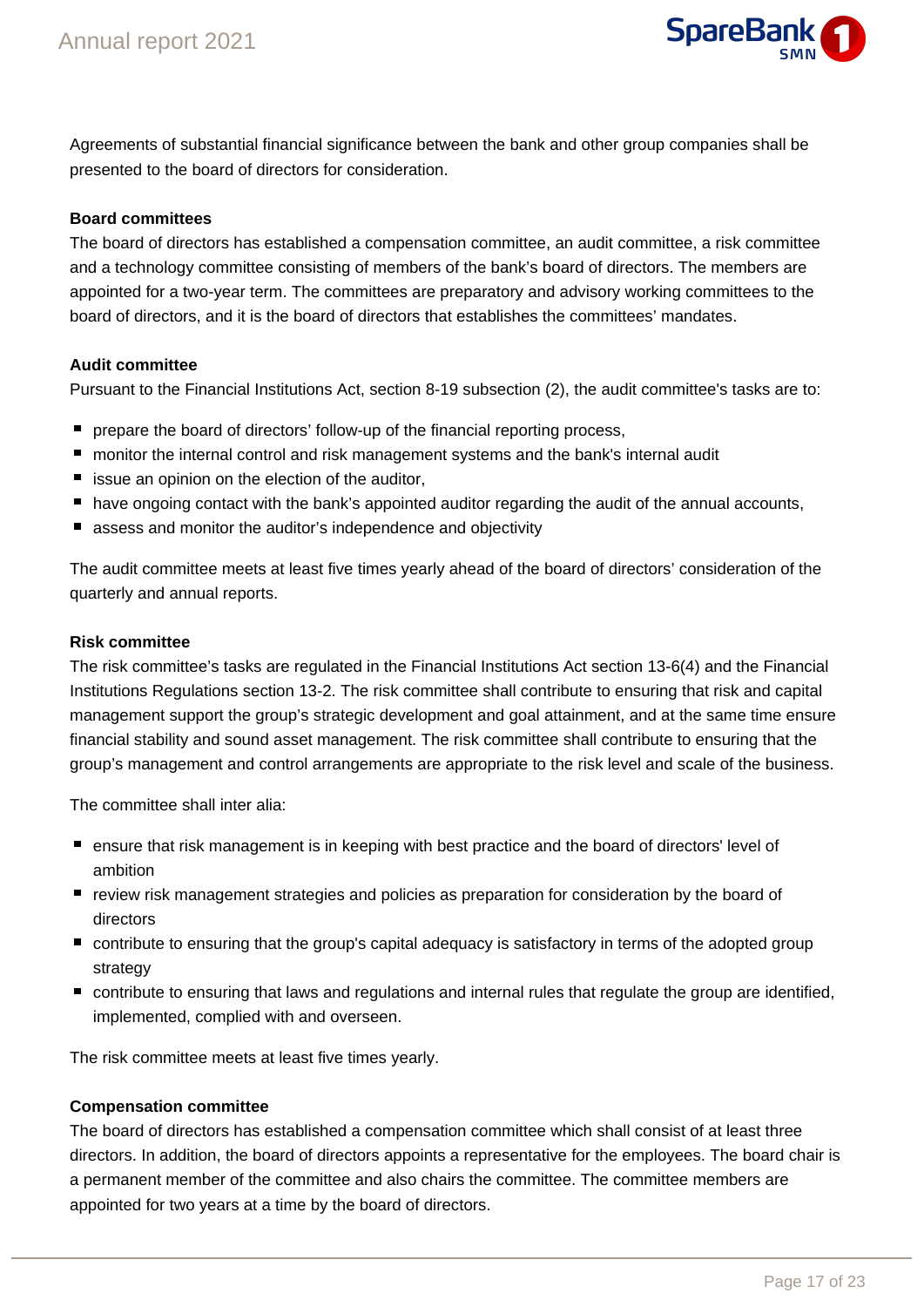

The committee shall be preparatory body for the board in cases relating to the design and practice of the guidelines and framework for the group's compensation policy. The policy shall contribute to promote sound management and control of the group's risk, discourage excessive risk taking, encourage a long-term perspective, help to avoid conflicts of interest and be in compliance with applicable law and regulations.

The committee shall make a recommendation to the board of directors regarding compensation policy for the group and regarding terms and conditions applying to the group CEO. The committee shall also be available as an advisory body to the group CEO when establishing terms and conditions for the group management.

The committee meets when convened by the chair, but at least once yearly and otherwise as and when required. The attendance of at least two members of the committee is required.

The board of directors has established the compensation committee's mandate.

#### **Technology committee**

In 2021 the bank established a technology committee as a preparatory body for the board of directors in matters related to the group's strategic investments in technology.

The technology committee consists of at least two directors that are not employed in the SpareBank 1 SMN group. The board of directors shall also appoint the chair of the Technology Committee.

The committee shall inter alia:

- **Ensure adequate strategic investment in the field of technology and digitalisation**
- **Ensure that strategic technology investments yield the desired value creation**
- Assist the group management team to ensure adequate innovation scope and innovation tempo
- Monitor and evaluate existing and future trends in technology/manufacturing which may influence the group's strategic plans

The committee meets when convened by the chair, but at least four times per year (once per quarter) and otherwise as and when required.

The bank will conduct an evaluation of whether the committee shall be made permanent.

Deviations from point 9 of the Code of Practice: None

#### **Point 10: Risk management and internal control**

Sound risk and capital management are central to SpareBank 1 SMN long-term value creation. Internal control shall contribute to ensuring efficient operation and proper management of risks of significance to the attainment of business goals.

The group's report on capital requirements and risk management, the Pillar 3 Report, contains a description of risk management, capital management and capital calculation. The report is available at smn.no.

SpareBank 1 SMN aims to maintain a moderate risk profile and to apply risk monitoring of such high quality that no single event will seriously impair the bank's financial position. The bank's risk profile is quantified through targets for rating, risk-adjusted return, expected loss, necessary economic capital and regulatory capital adequacy.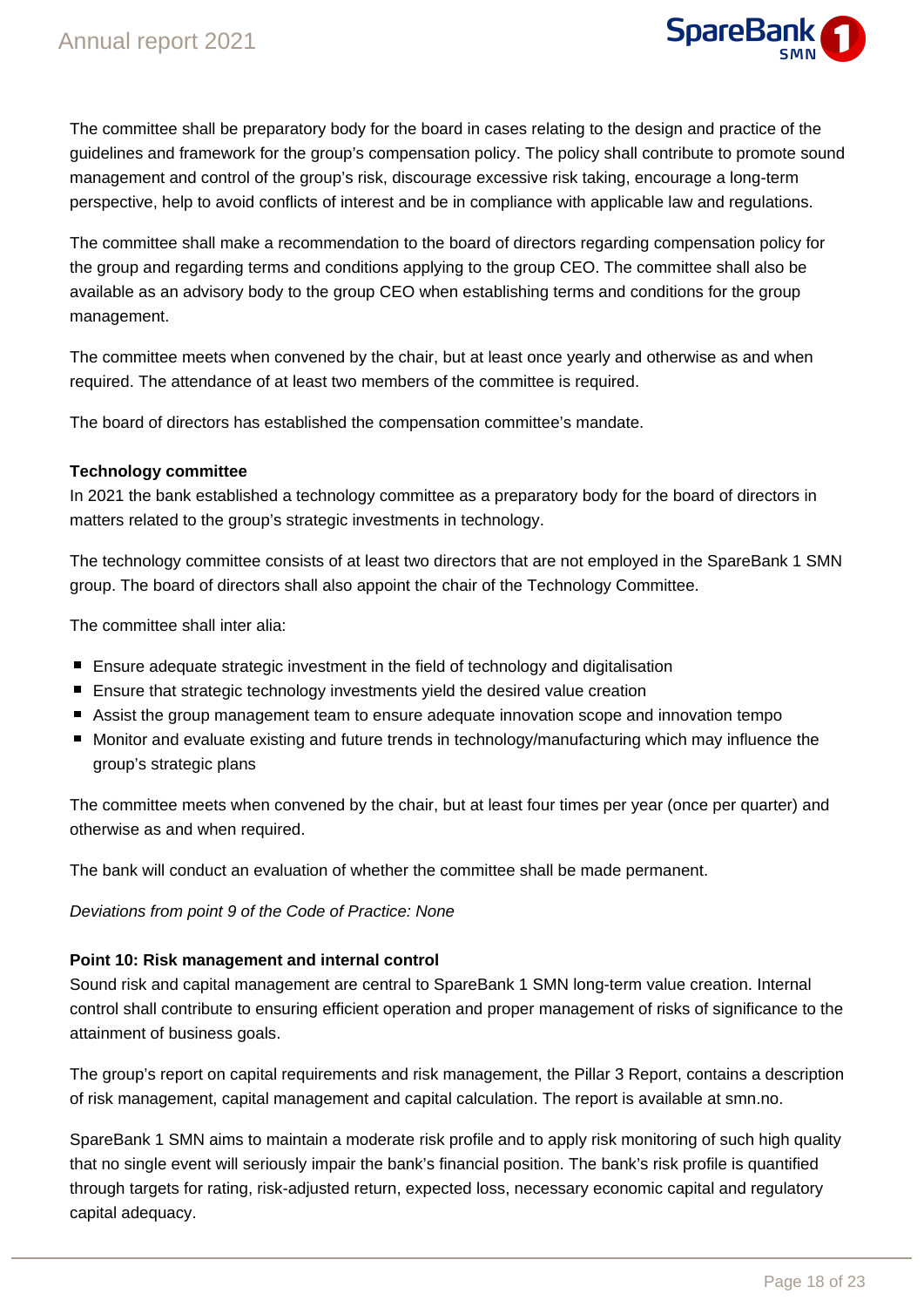

The board of directors reviews the group's development in the main risk areas on a quarterly basis and reviews the internal control system on an annual basis. The board of directors has the main responsibility for setting limits to, and monitoring, the group's risk exposure. The bank's risks are measured and reported in accordance with the principles and policy adopted by the board of directors.

Risk management underpins the group's strategic development and goal attainment. Managements at the various companies in the group are responsible for risk management and internal control with the aim of ensuring:

- targeted, safe, high-quality and cost-effective operations
- reliable and timely reporting
- compliance with applicable laws and regulations as well as internal procedures and policies

The board of directors receives annually, from the internal auditor and external auditor, an independent assessment of the group's risk and internal control function. The board monitors compliance with adopted frameworks, principles, and quality and risk objectives through:

- quarterly reports from the group CEO and the risk management department
- quarterly reports from the compliance function
- quarterly reports/annual report from the internal auditor

SpareBank 1 SMN utilises the Committee of Sponsoring Organizations of the Treadway Commission's (COSO) framework and the Control Objectives for Information and Related Technology (CobiT) framework as a basis for its internal control and risk management policies.

Risk management is an integral part of the management's decision processes, and a central element in regard to organisation, procedures and systems. A risk management department has been established at SpareBank 1 SMN.

The risk management department is organised independently of the business units and reports directly to the group CEO. The department is responsible for the group's risk models and for further developing effective risk management systems. The department is responsible for independent risk assessment, risk reporting and overall risk monitoring in the group and reports periodically to the group CEO and the board of directors.

The bank's most important profit objective is to achieve a competitive return on equity. This is done inter alia through increased focus on risk pricing and risk-adjusted return. Principles and framework for internal control and risk management are enshrined in a separate policy. This policy sets out guidelines for the group's overall approach to risk management and is designed to ensure that the group has an effective and appropriate process to that end.

#### **Compliance**

The compliance function is organised independently of the business units. The function assesses the undertaking's policies, procedures and systems to ensure regulatory compliance, and provides advice to the management and other relevant personnel on measures to be initiated to ensure compliance with the prevailing body of rules. The function shall also establish guidelines and processes for managing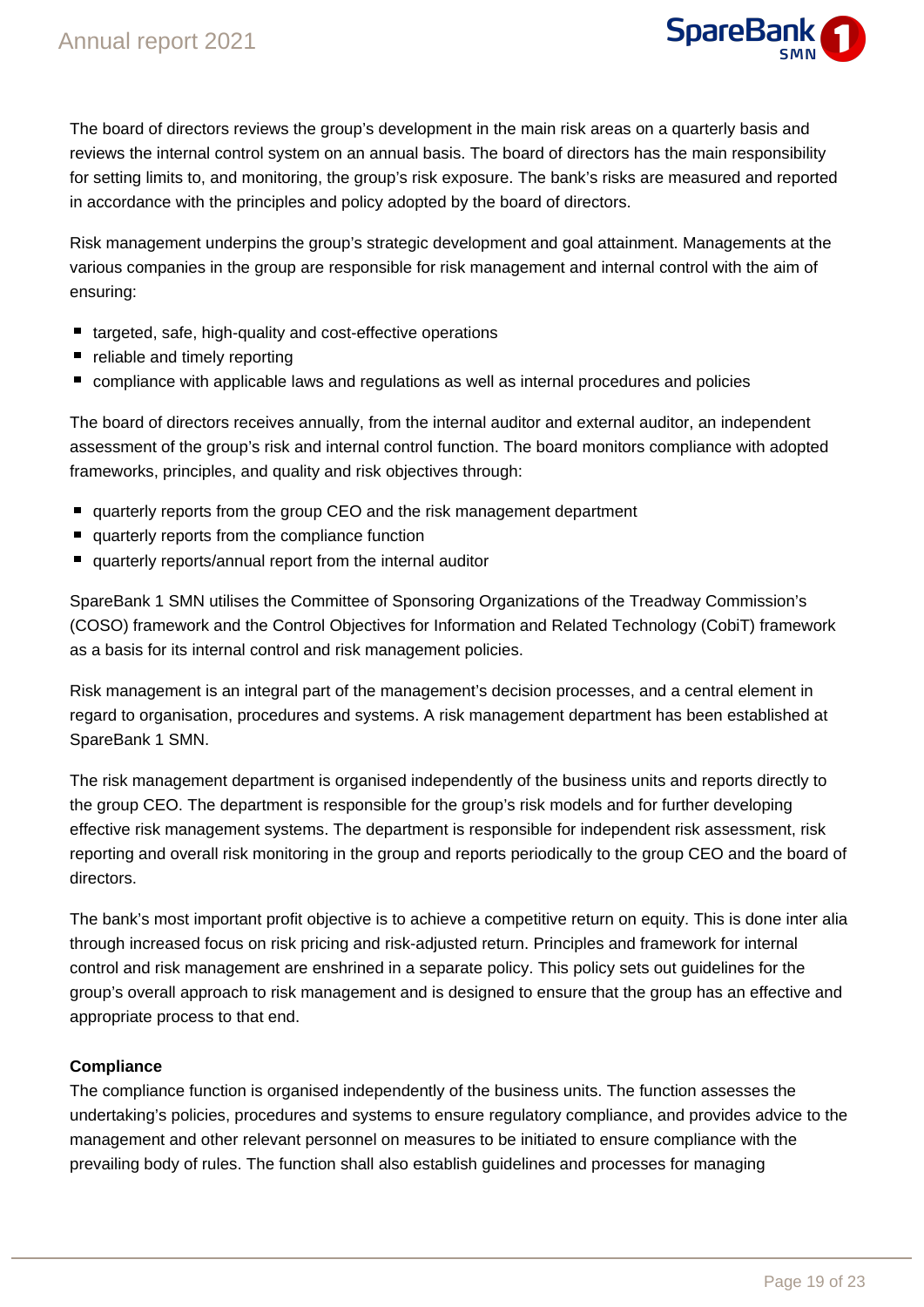

compliance risk and ensure that compliance is monitored and tested through a structured and well-defined monitoring programme. The head of the compliance function reports periodically to the group CEO and the board of directors. Compliance reports are prepared on a quarterly basis.

The compliance function has established a specific responsibility for monitoring compliance with the Anti-Money Laundering Act and the Personal Data Act.

Business lines and support functions along with subsidiaries are required to attend to compliance by operationalising the policy for compliance and identified compliance risks adopted by the board of directors.

#### **Internal control in relation to financial reporting**

The board of directors of SpareBank 1 SMN has issued guidelines for the group's financial reporting. They conform to the current requirements imposed by the authorities and are designed to ensure relevant, reliable, timely and identical information to the bank's EC holders and the securities market in general. Group Finance is headed by the CFO and is organised independently of the business lines. The unit attends to financial reporting at both parent-bank and group level, and establishes guidelines for monthly, quarterly and annual reporting from the various business lines and subsidiaries. The CFO assesses the business lines' financial results and goal achievement on a continuous basis and sees to it that all entities perform in keeping with the group's overall financial objectives. The CFO reports directly to the group CEO.

The bank's Accounts Department and Finance Department are organised under Group Finance and prepare financial reports for the group. The departments see to it that reporting takes place in conformity with applicable legislation, accounting standards, the group's accounting policies and the board of directors' guidelines.

Group Finance has established processes to ensure that financial reporting is quality assured and that any errors and deficiencies are followed up on and rectified as and when they occur. A number of control measures have been established to ensure that all financial reporting is correct, valid and complete.

Each quarter the external auditor conducts a limited audit of the group's interim financial statements. In addition a full audit is conducted of the group's annual financial statements.

For further information on risk management and internal control, see note 6 in the annual report concerning financial risk management and the group's report on capital requirements and risk management, the Pillar 3 report, which is available at smn.no.

#### **Internal audit**

The internal audit function is a tool used by the board of directors and the administration to oversee that the risk management process is targeted, effective and functions as intended. Internal audit services are delivered by KPMG and these services cover the parent bank and subsidiaries that are subject to the risk management and internal control regulations.

The internal audit function's main task is to confirm that the established internal control system functions as intended, and to ensure that risk management measures are adequate to the bank's risk profile. The internal audit function reports quarterly to the board of directors and the internal audit's reports and recommendations are reviewed and improvements implemented on a continuous basis.

The board of directors adopts annual plans and budgets for the internal audit function.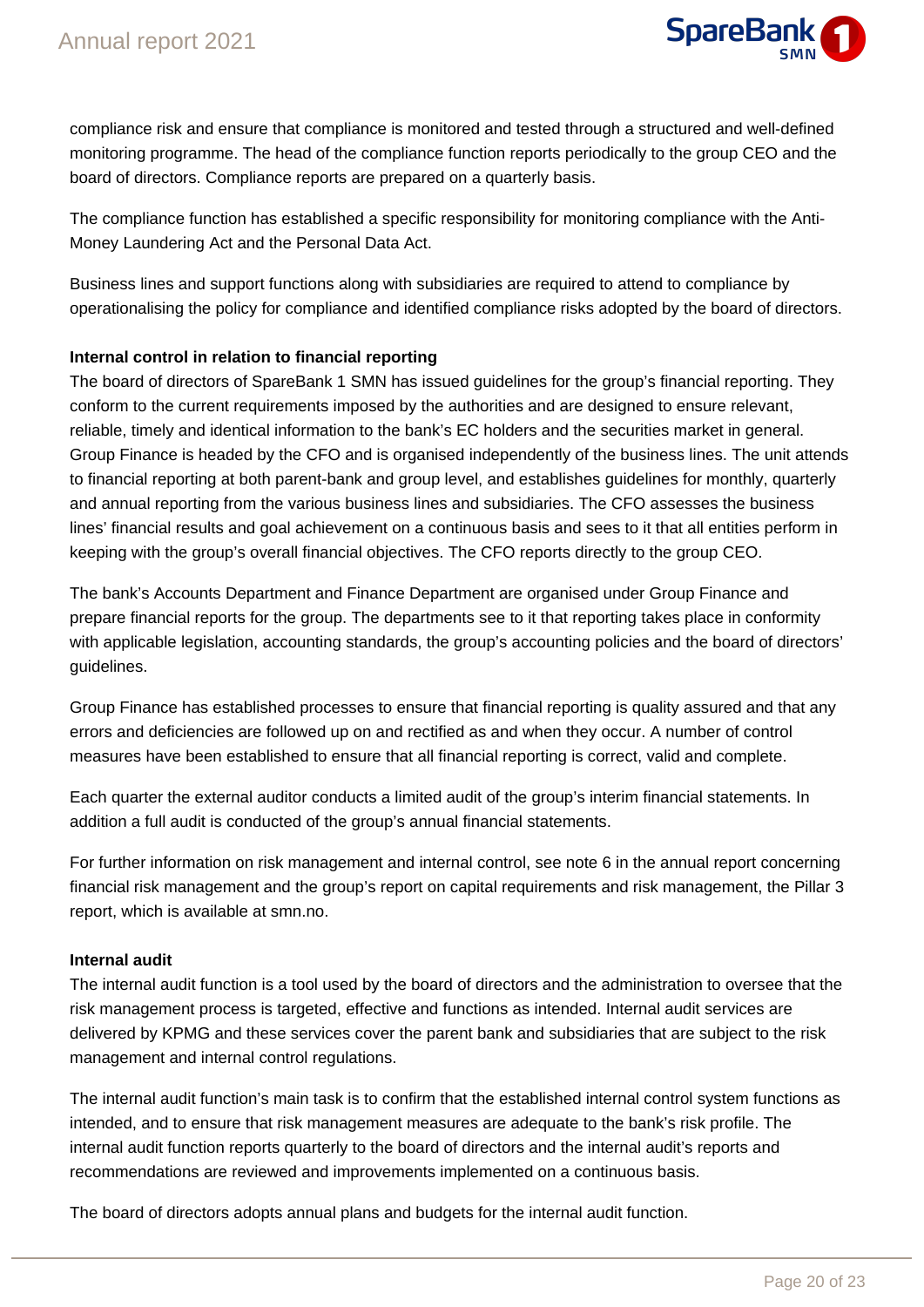

The internal audit function carries out the operational audit of units and business lines; it does not conduct a financial audit of the group. Annual audit plans are prepared which are discussed with the group management, considered by the risk committee and approved by the board of directors. The audit function's risk assessments determine which areas are to be reviewed. Separate audit reports are prepared containing results and proposed improvement measures which are presented to the responsible manager and the group management team. A summary of the reports is sent on a quarterly basis to the risk committee and the board of directors. Any consultancy services are provided within the scope of standards and recommendations applying to internal auditors (Institute of Internal Auditors Norway).

#### **Ethics and whistleblowing**

Ethical guidelines have been drawn up for the group and its employees, and ethics is a standard topic at seminars for all new staff members. This helps to ensure that the group's values and ethical guidelines are properly communicated and made known throughout the organisation. Clear-cut guidelines have been established for internal communication should any member of staff learn of circumstances that breach external or internal regulatory provisions or of other circumstances which are likely to harm the group's reputation or financial situation.

#### Deviations from point 10 of the Code of Practice: None

#### **Point 11: Remuneration to the board of directors**

The board members' fees that are recommended by the election committee and adopted by the supervisory board are not performance-related, and no options are issued to the directors. The board of directors' chair and deputy chair are remunerated separately, and directors participating in board committees receive additional remuneration for doing so. None of the directors appointed by the supervisory board perform any task for the group beyond that of serving on the board of directors. Further information on compensation to the board of directors and board committees is shown in the report on management pay.

#### Deviations from point 11 of the Code of Practice: None

#### **Point 12: Remuneration to senior employees**

The group has established a remuneration policy that is in accordance with the group's overarching objectives, risk tolerance and long-term interests. This policy is designed to promote and incentivise good management and control of the group's risk, to counter excessive or undesired risk-taking, to help pre-empt conflicts of interest and to be in accordance with applicable law and regulations. See the requirements of the Regulations on remuneration schemes at financial institutions, investment firms and fund management companies. The remuneration policy has special rules for senior employees. These rules also apply to other employees and elected officers performing tasks of material significance for the group's risk exposure and to employees and elected officers with control tasks.

The board of directors has appointed a compensation committee which acts as a preparatory body for the board in cases relating to the assessment of, and compensation to, the group CEO. The committee also recommends to the board of directors guidelines for remuneration to senior employees (the group management). See also the account of the board of directors' compensation committee under point 9.

A description of remuneration to the group CEO and senior employees is given in the report on management pay. A further description of the bank's remuneration scheme is available on the bank's home page.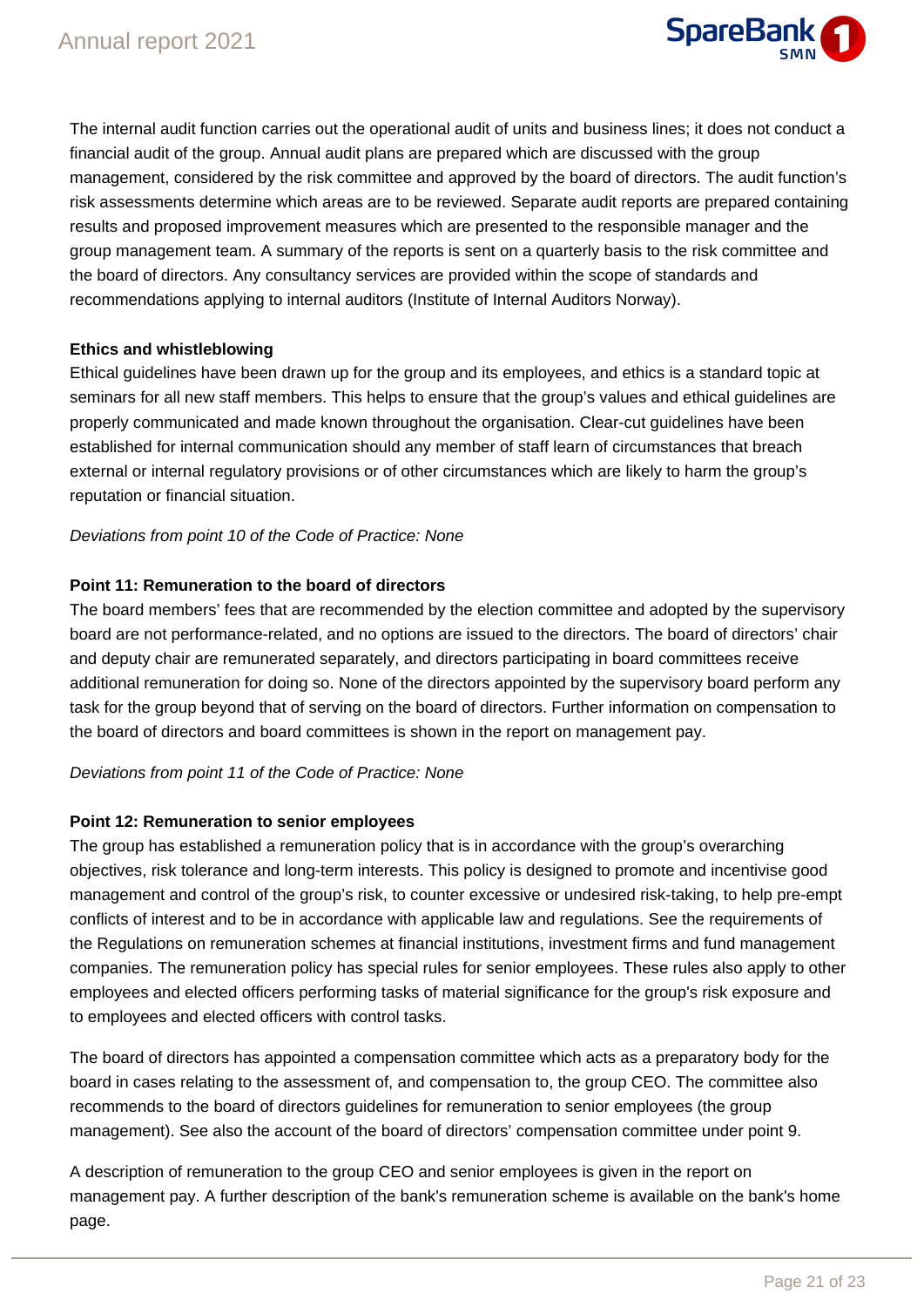

#### Deviations from point 12 of the Code of Practice: None

#### **Point 13: Information and communication**

The bank's information policy is designed to underpin the relationship of trust between the bank's EC holders, board of directors and management, and to ensure that the bank's stakeholders are at all times able to evaluate and deal with the bank. The bank's information policy is based on active dialogue in which openness, predictability and transparency are at centre stage.

The open information practice is in conformity with the bank's internal and external guidelines, with such limitations as follow from the duty of confidentiality and stock exchange rules in effect at any and all times.

Correct, relevant and timely information on the bank's progress and performance aims to instil investor market confidence. Information is communicated to the market via quarterly investor presentations, an investor relations area on the bank's website and stock exchange notices. The group's financial calendar is published on the bank's website.

Presentations for international partners, lenders and investors are also arranged on a regular basis. The board of directors has adopted a communications strategy indicating who can make statements on behalf of SpareBank 1 SMN and in what areas.

Deviations from point 13 of the Code of Practice: None

#### **Point 14: Takeover**

SpareBank 1 SMN's equity capital consists of owner capital, ownerless capital and earned equity. The ownerless capital represents a 'self-owning' part of the savings bank which cannot be taken over by others through acquisition. A bank's ownership structure is also regulated by law such that approval is required for any acquisition entailing that a holding will represent 10 per cent or more of the bank's capital or voting rights. A list of the SpareBank 1 SMN's 20 largest EC holders is available on the bank's website at smn.no.

Deviations from point 14 of the Code of Practice: Statutory limit on equity holdings

#### **Point 15: External auditor**

An external auditor is appointed by the supervisory board upon the recommendation of the audit committee and nomination by the board of directors, and the auditor is identical for all companies in the group. The external auditor performs the statutory confirmation of the financial information provided by the companies in their public financial statements. The external auditor presents each year the principal aspects of a plan for the conduct of the audit. The external auditor attends meetings of the board of directors at which the annual accounts are reviewed and also meetings of the audit committee where the accounts are reviewed.

The board of directors holds at least one meeting each year with the external auditor without the group CEO or others from the day-to-day management team being present. Guidelines have been established for the day-to day management team's right to utilise the external auditor for non-audit services. Any such services from the external auditor must at all times be within the scope of the Auditors Act. The board of directors informs the supervisory board of the external auditor's remuneration for the audit and any other services.